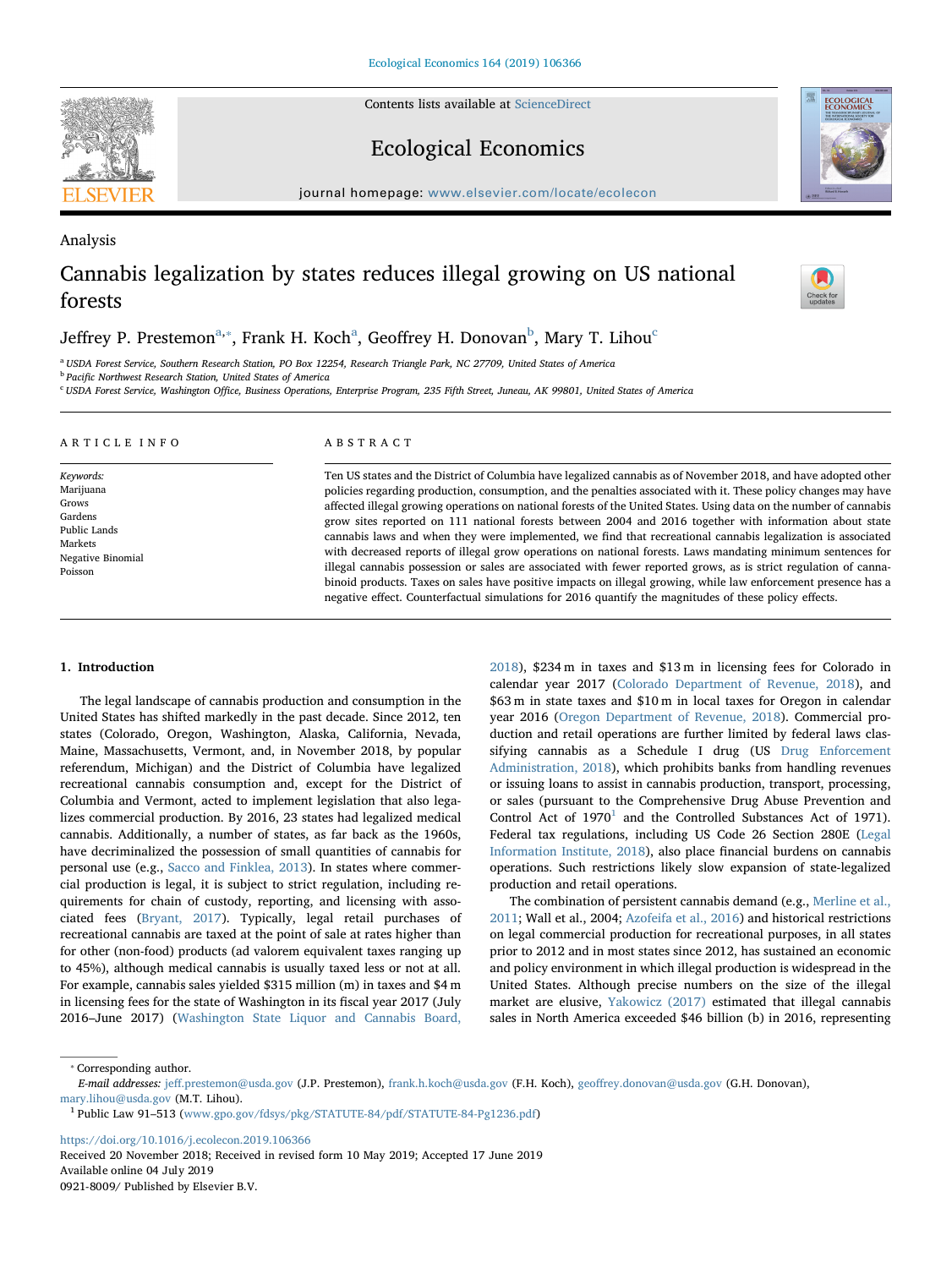87% of all sales that year. In the United States, annual cannabis sales, both legal and illegal, were estimated at \$50b in 2018, with legal sales accounting for just over \$10b ([Corbett, 2018](#page-11-7); [Reisinger, 2018\)](#page-11-8). According to the [US Department of Justice \(2017a\)](#page-12-3), the two main source states for domestic marijuana are Colorado and (especially) California, which by itself may supply as much as 70% of the cannabis consumed nationwide [\(Carah et al., 2015\)](#page-11-9). Most of California's production is exported illegally to other states; indeed, < 20% of the cannabis grown in California is consumed there [\(Fuller, 2019a](#page-11-10)). Smuggling that surplus – which is thirteen times the size of Colorado's total production – to the eastern United States can be particularly lucrative since cannabis prices are commonly three times as high as in California ([Fuller, 2019b](#page-11-11)). Although Mexico is the most significant foreign source, the total weight of cannabis seized along the US-Mexico border declined almost 47% between 2011 and 2016 [\(US Department of Justice, 2017a\)](#page-12-3). With respect to demand, the [Substance Abuse and Mental Health Services](#page-11-12) [Administration \(2018\)](#page-11-12) reported survey results showing that, in 2017, 9.6% of the US population 12 years of age and older had used cannabis in the month prior to the survey interview, an increase from the 7.5% reported for 2013 [\(Azofeifa et al., 2016\)](#page-11-6). Generally, cannabis usage is highest in states that have (legal) personal use laws. Thus, demand is expected to continue to increase as more states decriminalize cannabis usage, $<sup>2</sup>$  $<sup>2</sup>$  $<sup>2</sup>$  along with illegal cultivation and transport, especially to states</sup> where medical and recreational cannabis production are still illegal ([US](#page-12-3) [Department of Justice, 2017a\)](#page-12-3). In short, the illegal cannabis market in the United States is likely to remain robust, for at least the near term, despite the expanding legal market.

This market environment has encouraged a variety of production methods that are largely hidden from public view. The [US Department](#page-12-4) [of Justice \(2011\)](#page-12-4) reported that the rate of outdoor grown plant seizures nationwide increased > 200% from 2005 to 2010, fueled especially by apparent demand growth and profit-earning opportunities for domestic producers. The report stated that producers face low average costs, at \$75 per pound, and sell their product on the street in typically smaller quantities (e.g., an ounce) that translates into per-pound sales as high as \$7000. The Department of Justice also reported that cannabis eradicated from federal lands, especially national forests, comprised 44% of all outdoor grown plants seized in 2010. According to [Koch et al.](#page-11-13) [\(2016\),](#page-11-13) illegal growing was prevalent on national forests through 2012, especially in California, Oregon, and Washington, three states that have recently legalized recreational cannabis. These operations threaten the people who visit and manage such forests and create environmental damages [\(Eth, 2008](#page-11-14); [Carah et al., 2015](#page-11-9); [Thompson et al., 2017\)](#page-12-5) ([Table 1\)](#page-2-0). The Offi[ce of National Drug Control Policy \(2014\)](#page-11-15) stated that illegal outdoor grows negatively affect natural resources through their use of a variety of chemicals (e.g., fertilizers, pesticides), terracing, and the poaching of wildlife by grow site workers. Interdiction operations strain Forest Service law enforcement resources, whose sworn officers number fewer than 1000 nationwide [\(Bouchard, 2007](#page-11-16); [Koch et al.,](#page-11-13) [2016\)](#page-11-13).

Data on reported grow operations, which are illegal on all federal lands, including the national forests of the United States, $3$  confirm that illegal production continues despite circumstances where recreational

and medical cannabis are legal to produce. Grows continue to be reported in states that have legalized as well as in states that have mandatory sentencing rules for convicted producers and traffickers and that have strict regulations (though varying across states in specifics) on cannabidiol (CBD), which is used in medical applications, and similar cannabinoid products. New national forest grows also continue to be found in states with legalized cannabis in spite of potentially increased law enforcement funding designated to combat illegal production. For example, Colorado dedicates 35% of cannabis tax revenue for state and local law enforcement [\(Bryant, 2017](#page-11-1)).

In spite of data documenting grows on national forests, no empirical research has been published that tests whether cannabis-related policies, including enhanced law enforcement efforts, affect illegal production on national forests. In an era of ongoing and anticipated loosening of cannabis restrictions across the United States, such research could help land management and law enforcement agencies design more effective means of managing both illegal and legal production and consumption of cannabis. This research may be especially pertinent to the USDA Forest Service, which has both land management and law enforcement responsibilities on national forests. In states with legal recreational and medical cannabis, state governments need to understand how or whether sales taxes on legal cannabis boost production of illegal cannabis, potentially cutting into tax takes from legal cannabis sales. These governmental bodies also could benefit from an assessment of the practical effects of deployment of law enforcement resources on the amount of illegal production, given that such production likely dampens legal sales and generates environmental damages.

The objective of our research was to assess whether policies have affected the number of illegal grow operations on national forests of the United States. We believe this is the first study to scientifically assess the effects of policies on illegal outdoor grows in the United States and on national forests. The modeling also quantifies the effects of neighboring states' policies, recognizing the potential importance of interstate trafficking, in addition to the policies of the state (or states, since some national forests cross state lines) containing each national forest. Furthermore, our analysis addresses the difficulty of inference and the model biases and inconsistencies associated with response-based sampling, in which the existence of an observation in the dataset is partially determined by variables that affect reporting.

## 2. Methods

## 2.1. Conceptual model

Recent research [\(Koch et al., 2016\)](#page-11-13) identified factors affecting decisions by growers to establish cannabis operations on national forests in California, Oregon, and Washington. First, grows are favored in places where productivity is highest: near water sources for irrigation, on south-facing slopes, in warmer climates, and at lower elevations. Second, grows are more prevalent in times and places where law enforcement levels are low, cannabis street prices are high, and difficult economic conditions exist in the surrounding communities. Taken together, and consistent with analyses by [Bouchard et al. \(2013\)](#page-11-17) for British Columbia, [Koch et al. \(2016\)](#page-11-13) found that growers respond rationally to economic incentives and the risk of being caught.

Regardless of changes in state and federal cannabis policies, either now or in the future, production on national forests and other public lands will almost certainly remain illegal. Nevertheless, how the legalization and decriminalization processes develop in states and with respect to federal law enforcement actions will determine how much growing will occur on these lands.

<span id="page-1-2"></span>The relationships between legal and illegal markets for any given state (i.e., ignoring, for compactness, explicit recognition of out-of-state cannabis markets) can be formalized in aggregate mathematical terms:

<span id="page-1-0"></span><sup>2</sup> Decriminalization removes criminal penalties; for cannabis, decriminalization pertains especially to possession of small amounts for personal use. However, individuals caught with small amounts are still subject to civil penalties, such as fines. Decriminalization also means that possession is still illegal, and so state laws decriminalizing possession are still consistent with federal laws, including the Controlled Substances Act.

<span id="page-1-1"></span><sup>3</sup> The National Forest System Drug Control Act of 1986 (P. L. 99–570, Title XV) (16 U.S.C. 559b – 559 g) authorizes the Secretary of Agriculture "…to take actions necessary in connection with the administration and use of the National Forest System to prevent the manufacture, distribution or dispensing of marijuana and other controlled substances…." (See, for example, [www.law.cornell.](http://www.law.cornell.edu/uscode/text/16/559b) [edu/uscode/text/16/559b](http://www.law.cornell.edu/uscode/text/16/559b)).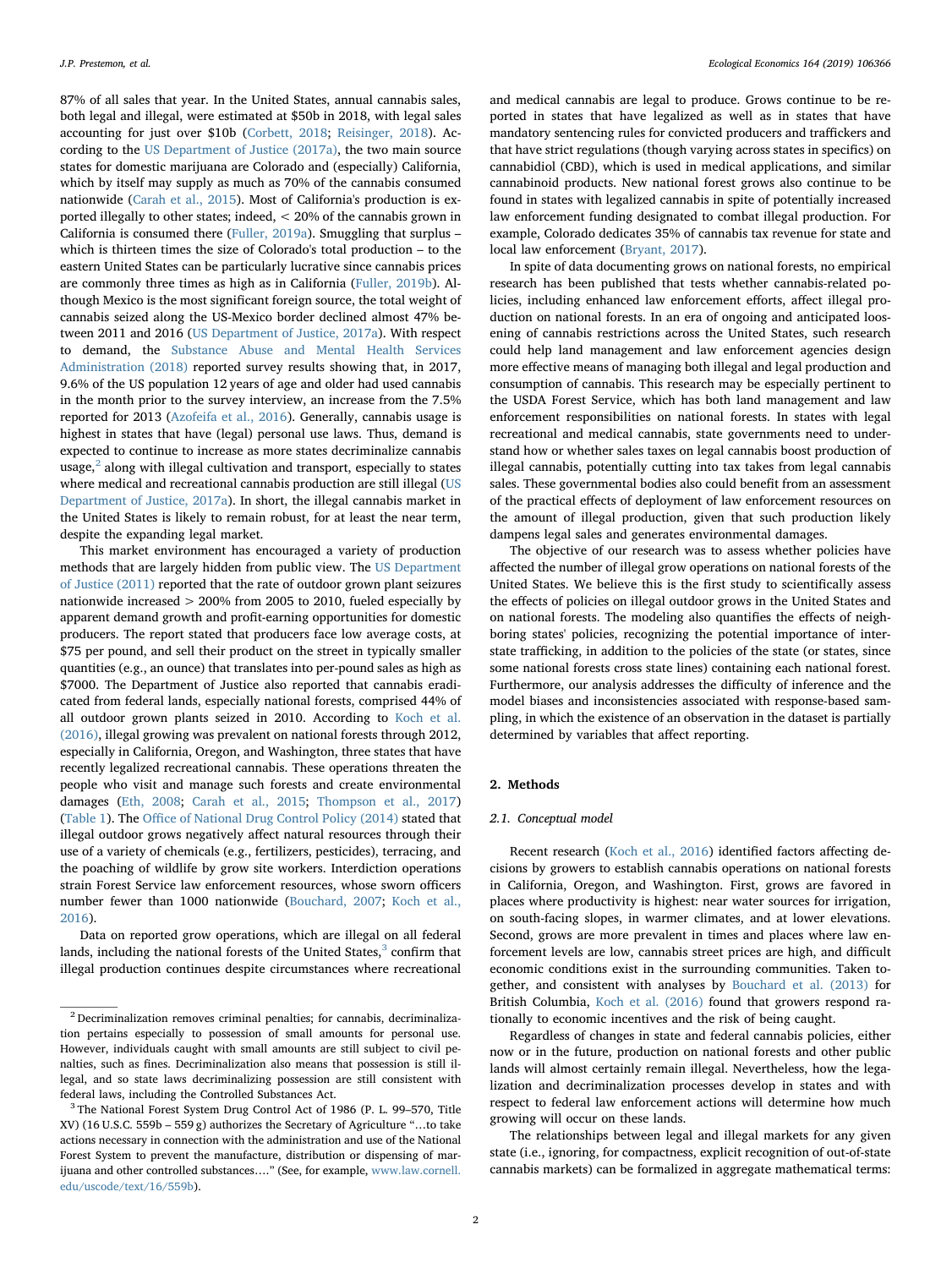<span id="page-2-0"></span>Human impacts and environmental damages from cannabis growing operations that have been noted by public lands managers.

| Impact or damage                                                                                                                                                                                                                                                                                             | Source                                                                                                                                                                                                                                                                                                                                                                                                                                                    |
|--------------------------------------------------------------------------------------------------------------------------------------------------------------------------------------------------------------------------------------------------------------------------------------------------------------|-----------------------------------------------------------------------------------------------------------------------------------------------------------------------------------------------------------------------------------------------------------------------------------------------------------------------------------------------------------------------------------------------------------------------------------------------------------|
| Injury of tourists/visitors and public employees from booby traps and weapons<br>Garbage dumping<br>Fertilizer contamination of soils and water<br>Pesticide contamination of soils and water<br>Wildlife poisoning from chemicals<br>Vegetation and natural landform damages from terracing<br>Tree cutting | Eth (2008)<br>Office of National Drug Control Policy (2014)<br>Denver Post (2014), Office of National Drug Control Policy (2014)<br>Denver Post (2014), Office of National Drug Control Policy (2014)<br>Abraham (2013), Office of National Drug Control Policy (2014)<br>Houston (2014), Office of National Drug Control Policy (2014)<br>Office of National Drug Control Policy (2014)<br>Abraham (2013), Office of National Drug Control Policy (2014) |
| Wildlife poaching<br>Human waste deposition                                                                                                                                                                                                                                                                  | Office of National Drug Control Policy (2014)                                                                                                                                                                                                                                                                                                                                                                                                             |
| Plastic tubing dumping                                                                                                                                                                                                                                                                                       | Office of National Drug Control Policy (2014)                                                                                                                                                                                                                                                                                                                                                                                                             |
|                                                                                                                                                                                                                                                                                                              |                                                                                                                                                                                                                                                                                                                                                                                                                                                           |

$$
Q_I^S = f_1(P_I^R, \mathbf{r}, \mathbf{o}, \mathbf{z})
$$
  
\n
$$
Q_{LR}^S = f_1(P_L^R, \mathbf{r}, \mathbf{o}, \mathbf{z})
$$
  
\n
$$
Q_{LM}^S = f_1(P_L^M, \mathbf{r}, \mathbf{o}, \mathbf{z})
$$
  
\n
$$
Q_{LR}^D = f_1(P_L^M, P_L^R, P_I^R, P_{IR}^R, Y, \mathbf{o})
$$
  
\n
$$
Q_{LM}^D = f_1(P_L^M, P_L^R, P_I^R, P_{IR}^R, Y, \mathbf{o})
$$
  
\n
$$
Q_I^D = f_1(P_L^M, P_L^R, P_I^R, P_{IR}^R, Y, \mathbf{o})
$$
  
\n(1)

where  $Q_l^S$ ,  $Q_{LR}^S$ ,  $Q_{LM}^S$ ,  $Q_{LR}^D$ ,  $Q_{LM}^D$ ,  $Q_l^D$  are the quantity of illegal cannabis supplied, quantity of legal recreational cannabis supplied, quantity of legal medical cannabis supplied, quantity of legal recreational cannabis demanded, quantity of legal medical cannabis demanded, and the quantity of illegal cannabis demanded, respectively;  $P_I^R$ ,  $P_L^R$ ,  $P_M^R$ , and  $P_{IF}^{\phantom{IF}R}$  are prices of illegal, legal recreational, legal medical, and imported illegal cannabis (i.e., from outside the state); r is a vector of production inputs, o is a vector of cannabis-relevant policies, z is a vector of exogenous environmental factors affecting the productivity of cannabis grow operations, and Y is aggregate income. Primarily, we are interested in modeling the first of the six equations in (1),  $Q_l^S$ .

<span id="page-2-2"></span>Recognizing that the price of imported illegal cannabis is a function of out-of-state policies,  $o_F$ , we can specify a reduced-form price equation for illegal recreational cannabis:

$$
P_I^R = f_1(\mathbf{r}, \mathbf{o}, \mathbf{o}_F, \mathbf{z}, Y) \tag{2}
$$

In an econometric estimation of the structural supply equation for illegal cannabis, (2) would describe exogenous price determinants that could be used in instrumenting price to avoid endogeneity bias.

<span id="page-2-1"></span>The effects of changes in prices and the exogenous determinants of illegal cannabis supply are partially informed by comparative statics:

| (3) |
|-----|
|     |

What (3) shows is that, while illegal cannabis producers respond predictably to illegal own-prices (positively), legal own-prices (positively, perhaps even implying perfect substitution), and input prices (negatively), responses to variables contained in  $z$ ,  $o$ , and  $o<sub>F</sub>$  require further elaboration of their contents. [Amlung et al. \(2018\)](#page-11-18) performed an empirical analysis of some of the own-price and cross-price relationships laid out in Eq. [\(3\).](#page-2-1)

Eqs. (1)–[\(3\)](#page-1-2) characterize the overall market conditions experienced by illegal producers. In this study, we are concerned only with the production decisions of cannabis growers on national forests. An

empirical model of cannabis production on national forests conforms to rational choice theory ([Becker, 1968;](#page-11-19) [Cornish and Clarke, 1986, 1987](#page-11-20); [Akers, 1990](#page-11-21)). Fundamentally, growers decide where to establish operations based on productivity factors that are composites of characteristics of the landscape (e.g., [Hirschi, 1986](#page-11-22); [Weisburd and Piquero,](#page-12-6) [2008\)](#page-12-6) and the legal risks inherent in grow site establishment. The general model of a grow decision is described as ([Becker, 1968](#page-11-19)):

$$
EU(C) = [1 - \pi(e)]u(B) - \pi(e)u(A) - c(C), \tag{4}
$$

where EU is expected utility, C is a criminal action,  $\pi$  is the perceived (by the criminal) probability of suffering a criminal sanction, e is a vector of exogenous variables affecting the probability,  $u(B)$  is the utility gain from committing the crime,  $u(A)$  is the utility loss from being caught (including the pecuniary and non-pecuniary costs associated with imprisonment), and  $c(C)$  are the direct costs of committing (e.g., costs of carrying out) the crime. The vector e may also include variables describing the presence of police or other capable guardians. The benefits of committing a crime depend on the size of the reward. In the case of a crime such as cannabis cultivation for sale to distributors, the benefits could be connected to the quantity, which is affected by the productivity of a grow site, and the subsequent value of the cannabis produced, which is governed by cannabis market prices. The direct (pecuniary) costs of crime commission could include the opportunity cost of engaging in another activity (e.g., wage labor) and the costs of supplies.

In seeking scientific inferences on the effects of the variables governing the rate of occurrences of crimes committed in a landscape or in a population, the analyst must recognize that the existence of a reported occurrence in an analytical data set is a function of efforts to discover the occurrence: not all occurrences are discovered and reported and, therefore, not all make it into the data set. If the share of crime incidents reported relative to the crime incidents that occur is constant across space and time, then with the exception of the intercept term, under-reporting will not impact parameter bias or consistency. Constancy is, in fact, a common assumption in most quantitative criminology research, although the issue has been addressed econometrically in some studies (e.g., [MacDonald, 2001;](#page-11-23) [Fajnzylber et al.,](#page-11-24) [2002\)](#page-11-24). In our analyses, however, we relax this assumption by including a set of variables in our statistical models intended to control for possible reporting-to-occurrence share changes over time and across space by including a vector explaining the likelihood of reporting, d. One formal method for controlling for reporting likelihood is to include a single logarithmic exposure, or offset, variable, constrained to have a coefficient equal to 1. To implement that approach, the analyst identifies a single variable from among the elements d to serve as an offset variable (e.g., [Goodwin and Piggott, 2009](#page-11-25)). An additional approach is to model reported grows with a statistical framework accounting for unobserved cross-sectional random effects.

An empirical model of the supply of illegal cannabis from national forests is the sum of individual decisions on grow site establishment. The sum of individual producer decisions in favor of establishing individual grows can be indexed by the count of reported grow sites, N.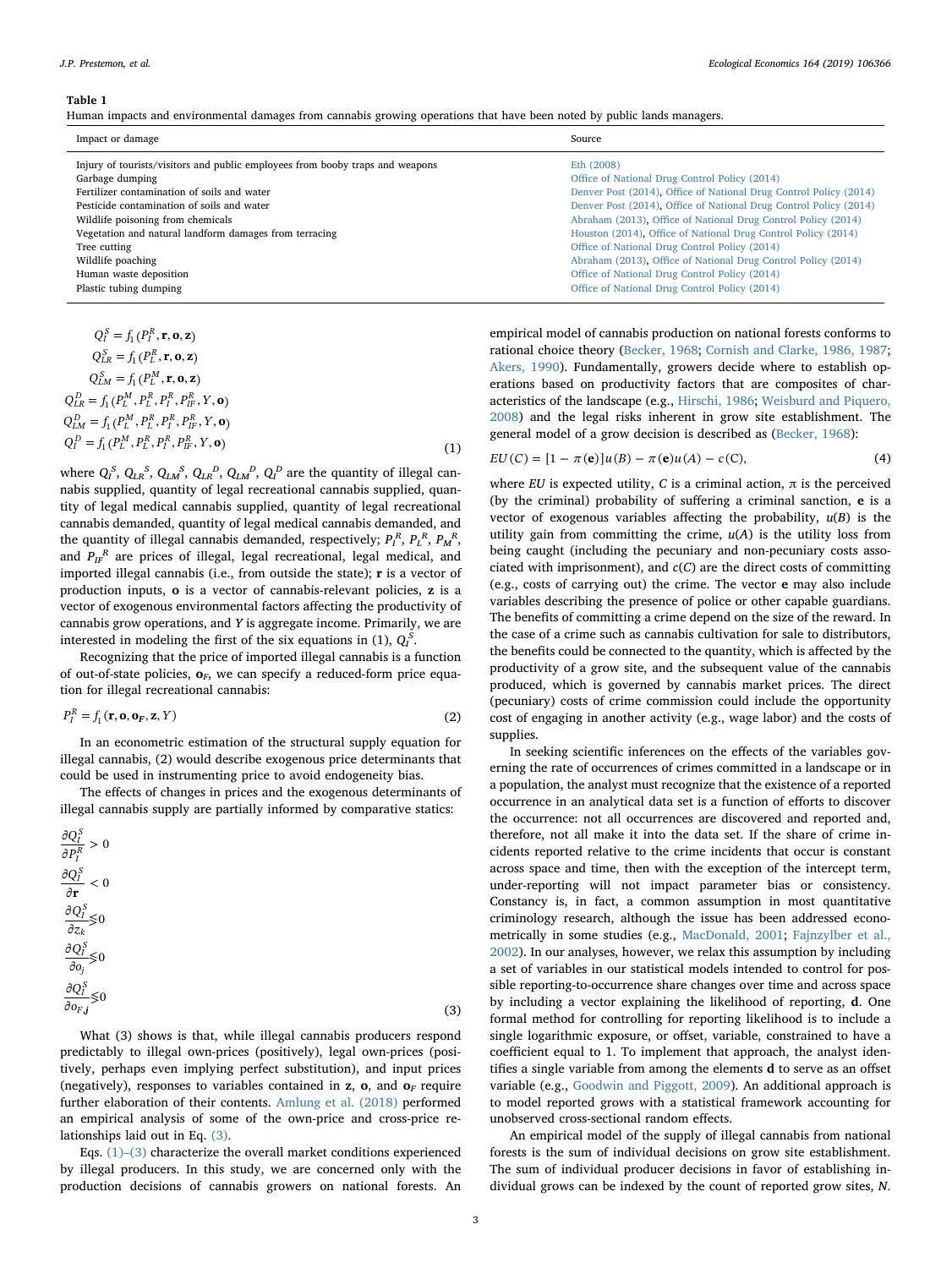Regardless, a "grow" is not the same as a quantity supplied, so the sum of those grow decisions is not identical to the quantity of cannabis produced in the national forests. However, the number of actual grow sites and the number reported are likely to be positively correlated with the quantity of cannabis produced. $4$  As with any supply function, the number of (reported) grows is a function of variables affecting the prices of production inputs (r), environmental factors affecting the quantity produced (z), the overall likelihood that the operation is reported (d), policies affecting arrest risk (e), and the price of illegal cannabis  $(P_I^R)$ . Thus, the empirical model for N can be generally described, for any location  $i$  and year  $t$ , as

<span id="page-3-2"></span>
$$
N_{i,t} = f(\mathbf{r}_{i,t}, \mathbf{z}_{i,t}, \mathbf{d}_{i,t}, \mathbf{e}_{i,t}, P_{li,t}^R) + \omega_{i,t},
$$
\n(5)

where  $\omega_{i,t}$  is a random error. Note that variables in **d** could be among those also found in e. This overlap may be expected if law enforcement resources can both discover existing grows and, by their presence and interdiction success, deter future grows.

Eq. [\(2\)](#page-2-2) showed that  $P_I^R$ , the (in-state) price for illegal cannabis, is itself a function of production input prices (r) and productivity variables (z), which directly affect illegal supply decisions. Eq. [\(2\)](#page-2-2) also showed that  $P_I^{\ R}$  is additionally a function of in-state (**o**) and out-of-state  $(o_F)$  policies for legal and illegal cannabis, which both affect illegal supply decisions indirectly, due to prospective or actual cross-state arbitrage related product movements, through the in-state illegal market price. If the analyst has in hand only a national street price for cannabis,  $P^R$ , then  $P_I^R$  is unobserved, compelling inclusion of proxy variables that capture the state-level effects.<sup>[5](#page-3-1)</sup> In our empirical specification of Eq.  $(5)$ , we therefore include **o** and  $\mathbf{o}_F$ :

<span id="page-3-3"></span>
$$
N_{i,t} = f(\mathbf{r}_{i,t}, \mathbf{z}_{i,t}, \mathbf{d}_{i,t}, \mathbf{e}_{i,t}, P_t^R, \mathbf{o}_{i,t}, \mathbf{o}_{F,i,t}) + \omega_{i,t},
$$
\n(6)

The variables in  $\mathbf o$  and  $\mathbf o_F$  include those associated with enforcement of historical prohibitions against cannabis production and consumption as well as with incentives to purchase legal cannabis products. In our analysis, we identify six such policies as indicator variables,  $\mathbf{o} = (o_1, o_2)$  $..., o<sub>6</sub>$ ): legalization of recreational cannabis production and consumption (o<sub>1</sub>), so that  $\frac{\partial N_i}{\partial o_1}$   $\leq$  0 because legalization positively affects demand for, and creates a new supply of, legal cannabis; legalization of medical cannabis production and consumption ( $o_2$ ), so that  $\frac{\partial N_i}{\partial o_2}$  SO because legalization has the same effect as in the case of recreational cannabis, under the assumption that some legal medical cannabis sales may be diverted to recreational uses (e.g., [Wall et al., 2011;](#page-12-7) [Cerdá et al., 2012](#page-11-29); [Chu, 2015](#page-11-30)); decriminalization of cannabis possession  $(o_3)$ , where  $\frac{\partial N_i}{\partial \sigma_3} > 0$  because decriminalization reduces the penalties for being caught with small amounts of cannabis for personal use; mandatory minimum sentencing laws for possession or production of illegal cannabis ( $o_4$ ), for which  $\frac{\partial N_l}{\partial o_4} < 0$  due to an expected higher overall penalty for being caught producing illegal cannabis; and regulations affecting the production and consumption of CBD- and tetrahydrocannabidiol (THC)-containing products for medical or recreational uses  $(o<sub>5</sub>)$ , so that

 $\frac{\partial N_i}{\partial o_5}$  < 0 because of a more limited market for cannabis extracts. Finally, many states that have legalized medical and recreational cannabis apply taxes,  $o_6$ , on the wholesale and/or retail sales of legally produced cannabis products, so that  $\frac{\partial N_i}{\partial \rho_6} > 0$  because taxes increase the price of legal cannabis,  $P_L^R$  and  $P_M^R$ , as well as the price of illegal cannabis, thereby incentivizing illegal production. We note here, however, that  $o_6 = (T_1, T_2)$ , where  $T_1$  are recreational cannabis taxes and  $T_2$  are medical cannabis taxes.

Some of the listed policies are the basis for six simulations that we conduct using our empirical models. These simulations quantify six counterfactual policy environments, each applied to our models of reported grows for the last year of our data, 2016:

- (A) revocation of existing laws that allow for legal recreational cannabis production and consumption, which, consistent with the hypothesized effect of  $o_1$  on cannabis, would have an ambiguous impact, depending on how much legal demand would shift to the illegal market;
- (B) revocation of existing laws that allow for both legal recreational and legal medical cannabis production and consumption, with the same ambiguous effect as in simulation (A), because the effect of medical cannabis legalization  $(o_2)$  is also ambiguous;
- (C) implementation of recreational cannabis legalization policies in the states that approved such policies by statewide vote in November 2016 (California, Maine, Massachusetts, Nevada), an effect similar but opposite in sign to simulation (A);
- (D) expansion of legal recreational cannabis to include all states that had implemented or passed (but not yet implemented) legal medical cannabis production and consumption by November 2016, an effect similar to simulation (C);
- (E) elimination of wholesale and retail sales taxes on legal recreational and legal medical cannabis sales in states  $(i = 1, ... I)$  where such sales are legal (i.e., setting  $T_{1i, t}$ ,  $T_{2i, t} = 0$  for states with legal recreational and/or medical cannabis in year  $t$ ), with an expected effect of decreasing the number of grows, consistent with the positive effect of  $o<sub>6</sub>$  on grows (though an untested assumption here is that producers facing lower prices due to elimination of taxes might invest fewer resources into hiding their production, increasing their likelihood of being discovered and reported, and we do not model that reaction directly); and
- (F) an increase (by 20%) in the number of Forest Service sworn law enforcement officers, which would be expected to decrease the number of grows due to heightened risk of being caught and fined for illegal production. This last effect emerges from our specification of variables affecting risk of discovery contained in e [\(Table 2\)](#page-4-0) in Eq. [\(6\)](#page-3-3) as  $e = (e_1,e_2,e_0)$ , where  $e_1$  = the budget for law enforcement, such that  $\frac{\partial N_i}{\partial \mathbf{e}_1} > 0$ ;  $e_2 =$  the number of law enforcement officers in the field, such that  $\frac{\partial N_i}{\partial e_2} < 0$ ; and  $\frac{\partial N_i}{\nabla \mathbf{e}_0} \leq 0$

Note that simulations (A) and (B) do not model changes in decriminalization policies in any state, while simulations (C) and (D) assume that cannabis decriminalization laws are newly implemented (or remain in place) in states with simulated newly legal recreational and medical cannabis.

Policy indicators ( $\mathbf{o}, \mathbf{o}_F$ ) used in this study are imputed as the indicator for a state multiplied by the share of the national forest in each state that comprises it; briefly, the share of national forest  $i$  in state  $s$ ,  $H_{i,s} = [0,1]$ , so that  $\Sigma_s H_{i,s} = 1$  (s = 1, ...,S), is multiplied by the dummy variable policy indicator in each state s in year t,  $D_{s,t} = 1$  if the policy is in effect in the state in year t, 0 otherwise. Hence, the policy indicator is  $o_i$ ,  $t = \sum_{s=1}^{S} H_{i_s} D_{s_s} t$ . For  $\mathbf{o}_F$ ,  $o_{F_i} t = \sum_{s=1}^{S} H_{i_s} D_{s_s} t$ , where  $b_s = 1$  for states bordering state i, 0 otherwise. We note that all of the states that approved legalization of either recreational or medical cannabis in 2016 had  $D_{s, t} = 0$ , because they did not have in place implementing legislation that same year.

<span id="page-3-0"></span><sup>4</sup> Although the quantity of plants in each reported grow varies, there is a positive correlation between the number of grows and the cumulative number of plants for those grows where counts of such plants are recorded. For example, for grows reported in California national forests, 2004–2016, the annual number of grows reported on national forests in California is positively correlated with the total number of plants discovered on those grows,  $r = 0.94$ . Modeling the total number of plants, however, would not be feasible, as many reported grows have missing entries in the number of plants because sometimes grows are discovered subsequent to plant harvest or because the plant counts were not reported by law enforcement.

<span id="page-3-1"></span><sup>5</sup> Hoff[man \(2018\)](#page-11-31) documented the apparent strong market integration in cannabis in the United States by observing highly correlated price changes across states, from January 2014 through July 2015. It is important to note that supply from illegal production from non-neighboring states and imported illegally can be summarized in the national average price.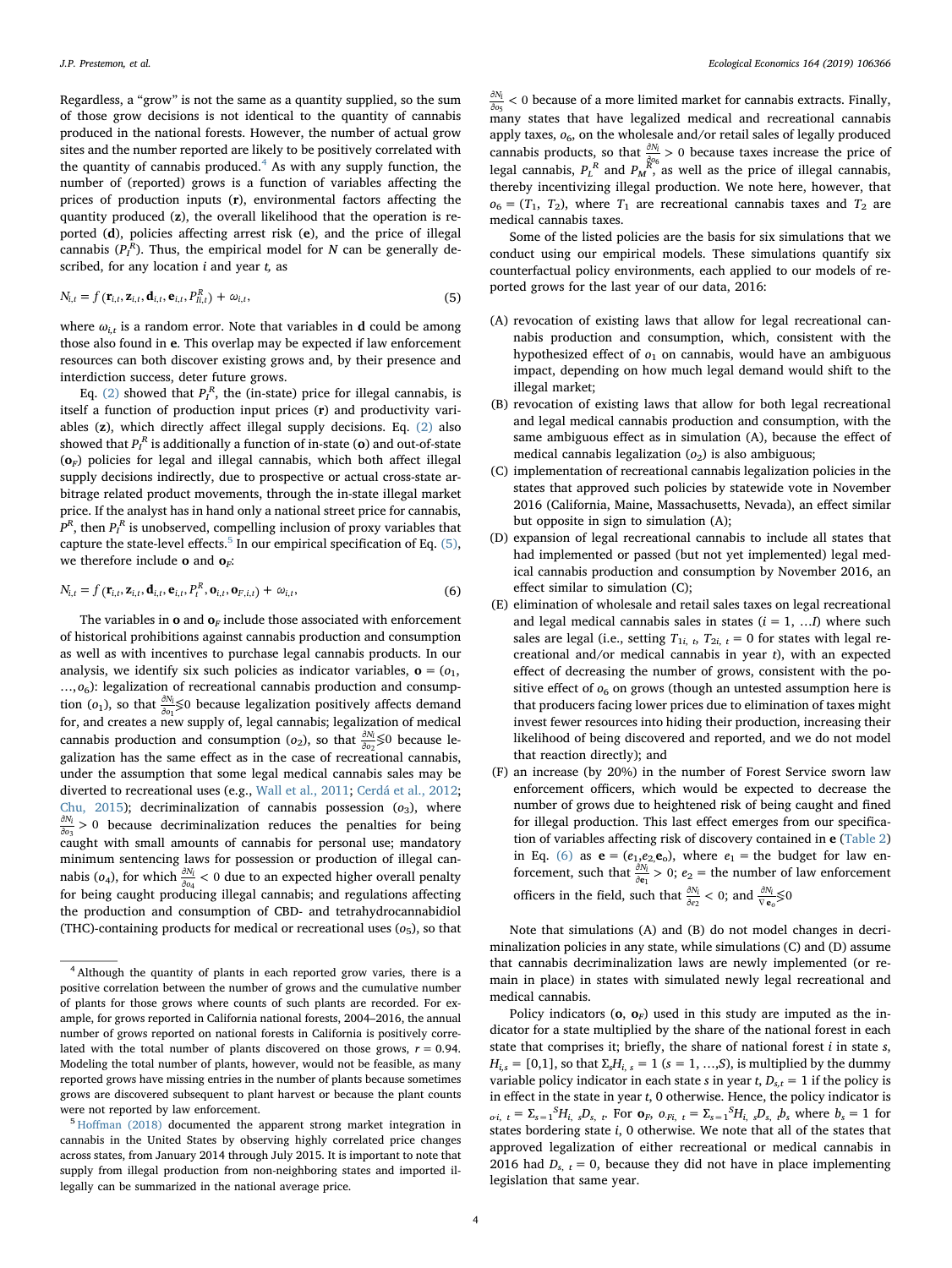<span id="page-4-0"></span>

| Table 2                                              |                                                                                                                                                                                                   | Variables used and their definitions in modeling the number of reported cannabis grow operations on national forests, 2004-2016                                                                                                                                                                                                                                                                                                                                                                   |                                                                                                                                                                                                                                                                                                                                                                                                                                           |                                                                                                                                        |
|------------------------------------------------------|---------------------------------------------------------------------------------------------------------------------------------------------------------------------------------------------------|---------------------------------------------------------------------------------------------------------------------------------------------------------------------------------------------------------------------------------------------------------------------------------------------------------------------------------------------------------------------------------------------------------------------------------------------------------------------------------------------------|-------------------------------------------------------------------------------------------------------------------------------------------------------------------------------------------------------------------------------------------------------------------------------------------------------------------------------------------------------------------------------------------------------------------------------------------|----------------------------------------------------------------------------------------------------------------------------------------|
| Variable category                                    | Variable name                                                                                                                                                                                     | Variable definition                                                                                                                                                                                                                                                                                                                                                                                                                                                                               | Symbol used in equations                                                                                                                                                                                                                                                                                                                                                                                                                  | Data source                                                                                                                            |
| Enforcement policies (own and<br>neighboring states) | Indicator of medical cannabis legalization<br>Indicator of decriminalized cannabis<br>Indicator of recreational cannabis<br>legalization<br>possession                                            | effect, 0 otherwise, weighted by the area of the national forest<br>effect, 0 otherwise, weighted by the area of the national forest<br>and in effect, 0 otherwise, weighted by the area of the national<br>$= 1$ in years where legalization has been implemented and in<br>$=$ 1 in years where legalization has been implemented and in<br>$=$ 1 in years where decriminalization has been implemented<br>forest contained in each state<br>contained in each state<br>contained in each state | $o_{1Fi,~t}$ (neighboring state)<br>$o_{3i,~t}$ (in-state), $o_{3Fi,~t}$ (neighboring state)<br>$o_{2i, t}$ (in-state), $o_{2Fi, t}$ (neighboring state),<br>$o_{2i, t}$ <sup>T</sup> (in-state, tax-adjusted), $o_{P2i, t}$ <sup>T</sup><br>$o_{1i, t}$ <sup>T</sup> (in-state, tax-adjusted), $o_{F1i, t}$ <sup>T</sup><br>(neighboring state, tax-adjusted)<br>(neighboring state, tax-adjusted)<br>$o_{1i,~\mathfrak{e}}$ (in-state), | The Cannabist (2017)                                                                                                                   |
|                                                      | Indicator of law(s) regulating cannabidiol<br>sentences for cannabis production or<br>possession of significant quantities<br>(CBD) oil and similar cannabinoid<br>Indicator of mandatory minimum | $=$ 1 in states with minimum sentencing guidelines, 0 otherwise,<br>and in effect, 0 otherwise, weighted by the area of the national<br>weighted by the area of the national forest contained in each<br>$=$ 1 in years where decriminalization has been implemented<br>state                                                                                                                                                                                                                     | $o_{4i, t}$ (in-state), $o_{4Fi, t}$ (neighboring state)<br>$o_{5i,~t}$ (in-state), $o_{5Fi,~t}$ (neighboring state)                                                                                                                                                                                                                                                                                                                      |                                                                                                                                        |
|                                                      | Taxes on cannabis sales<br>products                                                                                                                                                               | cannabis, weighted by the area of the national forest contained<br>Sum of wholesale and retail taxes on the purchase of legal<br>forest contained in each state                                                                                                                                                                                                                                                                                                                                   | $T_{1i, \ b}$ $T_{2i, \ t}$                                                                                                                                                                                                                                                                                                                                                                                                               | Loughead and Scarboro (2017)                                                                                                           |
| Arrest and punishment risk                           | Annual total of Forest Service law<br>enforcement officers per capita                                                                                                                             | in each state<br>Total number of law enforcement officers in the Forest Service<br>divided by total population of the counties containing the<br>national forest, adjusted by the share of the county in the<br>national forest                                                                                                                                                                                                                                                                   | $e_{2t}$                                                                                                                                                                                                                                                                                                                                                                                                                                  | US Department of Justice (2017b)                                                                                                       |
| Cannabis demand                                      | Real dollar gross state product                                                                                                                                                                   | Nominal gross state product adjusted by the gross domestic                                                                                                                                                                                                                                                                                                                                                                                                                                        | $\mathbf{y}_t$                                                                                                                                                                                                                                                                                                                                                                                                                            | US Department of Commerce (2017)                                                                                                       |
|                                                      | Taxes on cannabis sales                                                                                                                                                                           | product deflator, chained dollars (adjusted to 2016 dollars)<br>Sum of wholesale and retail taxes on the purchase of legal                                                                                                                                                                                                                                                                                                                                                                        | $T_{1i, \ b}$ $T_{2i, \ t}$                                                                                                                                                                                                                                                                                                                                                                                                               | Loughead and Scarboro (2017)                                                                                                           |
| Cannabis supply                                      | Cannabis annual percent price change                                                                                                                                                              | cannabis<br>Composite index of annual cannabis price changes, nationwide                                                                                                                                                                                                                                                                                                                                                                                                                          | $\mathbf{P}_t$                                                                                                                                                                                                                                                                                                                                                                                                                            | 2006, 2008, 2010, 2012), Price of Weed (2015),<br>Western States Information Network (2004,<br>High Times (2018), Kilmer et al. (2014) |
|                                                      | Real dollar retail wage rate (\$/week)                                                                                                                                                            | Nominal wages adjusted by the consumer price index for all urban consumers                                                                                                                                                                                                                                                                                                                                                                                                                        | $r_{1, t}$                                                                                                                                                                                                                                                                                                                                                                                                                                | US Department of Labor (2017)                                                                                                          |
|                                                      | Unemployment rate for all adults<br>(percent)                                                                                                                                                     |                                                                                                                                                                                                                                                                                                                                                                                                                                                                                                   | $r_{2, t}$                                                                                                                                                                                                                                                                                                                                                                                                                                | US Department of Labor (2017)                                                                                                          |
|                                                      | Tree canopy cover percent<br>Forest area                                                                                                                                                          | Area of the national forest in square kilometers<br>Percent of the national forest's area that is covered by tree                                                                                                                                                                                                                                                                                                                                                                                 | $z_1$ , t<br>$\mathbf{z}_2$ ,                                                                                                                                                                                                                                                                                                                                                                                                             | US Geological Survey (2014, 2015)<br>USDA Forest Service (2012)                                                                        |
|                                                      | Elevation                                                                                                                                                                                         | Average elevation of the national forest, in meters above sea<br>canopy<br>level                                                                                                                                                                                                                                                                                                                                                                                                                  | $z_3$ , t                                                                                                                                                                                                                                                                                                                                                                                                                                 | PRISM Climate Group (2017), US Geological<br>Survey (1996)                                                                             |
|                                                      | Precipitation, average annual                                                                                                                                                                     | Mean of the average water-equivalent precipitation in the<br>national forest                                                                                                                                                                                                                                                                                                                                                                                                                      | $z_4$ , $t$                                                                                                                                                                                                                                                                                                                                                                                                                               | PRISM Climate Group (2017), Gibson (2009c)                                                                                             |
|                                                      | Temperature, average annual minimum                                                                                                                                                               | Minimum daily temperature, in degrees centigrade, for the<br>national forest                                                                                                                                                                                                                                                                                                                                                                                                                      | $z_{5, t}$                                                                                                                                                                                                                                                                                                                                                                                                                                | PRISM Climate Group (2017), Gibson (2009b)                                                                                             |
|                                                      | Temperature, average annual maximum                                                                                                                                                               | Minimum daily temperature, in degrees centigrade, for the<br>national forest                                                                                                                                                                                                                                                                                                                                                                                                                      | $\mathbf{z}_{6,~t}$                                                                                                                                                                                                                                                                                                                                                                                                                       | PRISM Climate Group (2017), Gibson (2009a)                                                                                             |
|                                                      | Waterway density                                                                                                                                                                                  | otal length of waterways (km) in the national forest divided<br>by the area of the national forest, in $\rm km^2$<br>F                                                                                                                                                                                                                                                                                                                                                                            | $z_7$ , t                                                                                                                                                                                                                                                                                                                                                                                                                                 | US Geological Survey (2017)                                                                                                            |
| Exposure variables                                   | Road density                                                                                                                                                                                      | Total length of roads (km) in the national forest divided by the<br>area of the national forest, in km <sup>2</sup>                                                                                                                                                                                                                                                                                                                                                                               | $d_{1t}$                                                                                                                                                                                                                                                                                                                                                                                                                                  | US Census Bureau (2016)                                                                                                                |
|                                                      | Population                                                                                                                                                                                        | otal population of the counties containing the national<br>۴                                                                                                                                                                                                                                                                                                                                                                                                                                      | $d_{2t}$                                                                                                                                                                                                                                                                                                                                                                                                                                  | US Department of Justice (2017)                                                                                                        |
|                                                      | Poverty rate for all individuals (percent)                                                                                                                                                        | adjusted by the proportion of the national forest in each county<br>Percent of all individuals living in poverty in the county,                                                                                                                                                                                                                                                                                                                                                                   | $d_{3t}$                                                                                                                                                                                                                                                                                                                                                                                                                                  | US Census Bureau (2017)                                                                                                                |
|                                                      | Night-time lights density                                                                                                                                                                         | Mean nighttime lights within a 50-km buffer zone surrounding<br>weighted by the share of each county in the national forest<br>the national forest                                                                                                                                                                                                                                                                                                                                                | $d_{4t}$                                                                                                                                                                                                                                                                                                                                                                                                                                  | NOAA National Geophysical Data Center (2017)                                                                                           |

(continued on next page)

 $\left( {continued\ on\ next\ page} \right)$ 

5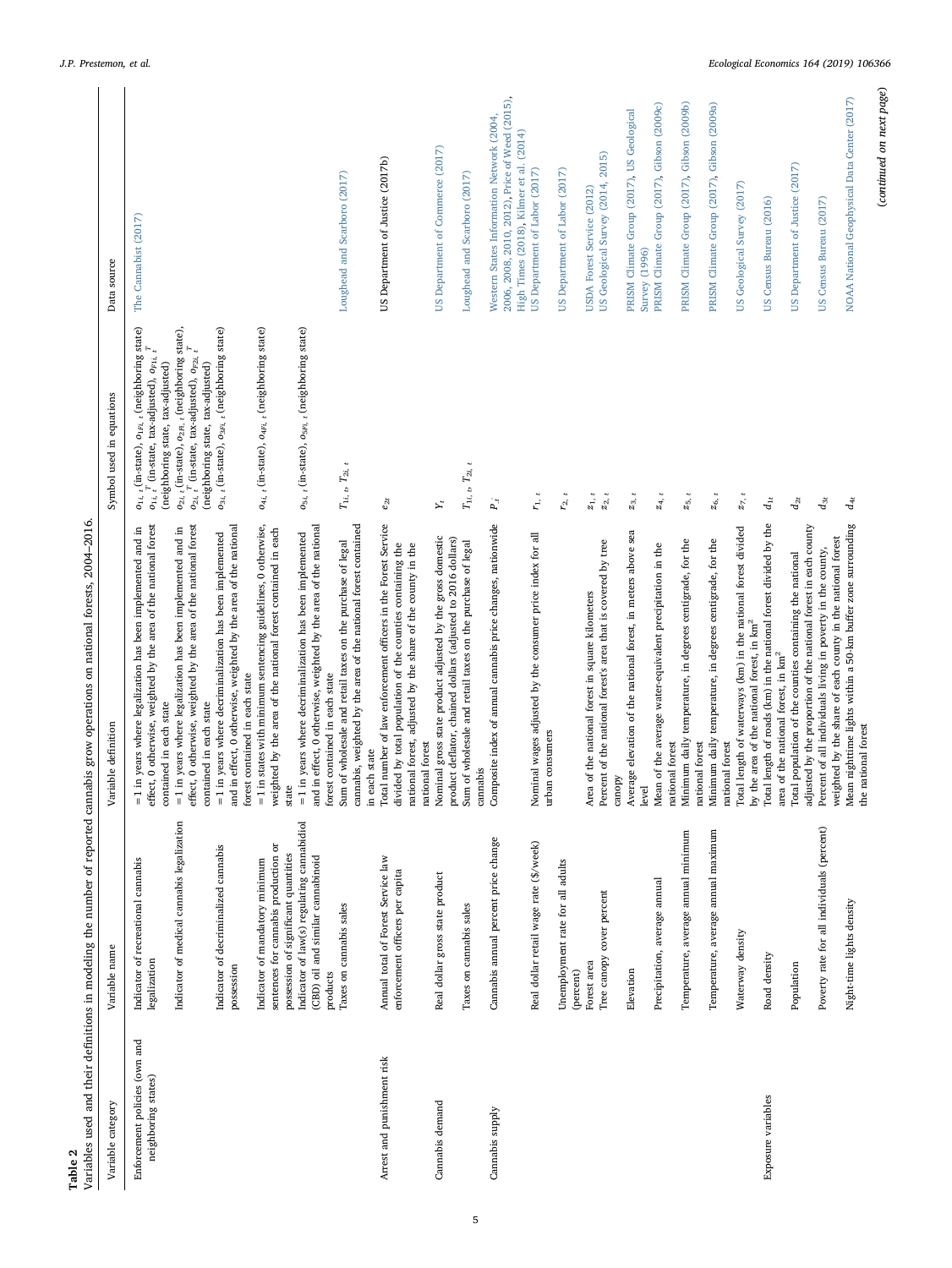| Variable category                                                         | Variable name                                                                                         | Variable definition                                                                                                                       | Symbol used in equations | Data source                                                                                        |
|---------------------------------------------------------------------------|-------------------------------------------------------------------------------------------------------|-------------------------------------------------------------------------------------------------------------------------------------------|--------------------------|----------------------------------------------------------------------------------------------------|
|                                                                           | Percent slope                                                                                         | Average percent slope of the land contained in the national<br>forest                                                                     | $d_{5t}$                 | Survey (1996); derived from digital elevation<br>PRISM Climate Group (2017), US Geological<br>data |
|                                                                           | Annual real dollar budget of the USDA<br>Forest Service Law Enforcement and<br>Investigation division | Nominal budget adjusted by the gross domestic product<br>deflator, chained dollars (adjusted to 2016 dollars)                             | $e_{1t}$                 | <b>JSDA</b> Forest Service-Law Enforcement and<br>Investigations (2018)                            |
| Additional instruments of Prices<br>and Forest Service Law<br>Enforcement | Swom law enforcement officers, state                                                                  | Count of sworn law enforcement officers, by state containing a<br>national forest; data processed from US Department of Justice<br>(2017) | $e_{3t}$                 | ICPSR (2017)                                                                                       |
|                                                                           |                                                                                                       |                                                                                                                                           |                          |                                                                                                    |

Table 2 (continued)

(continued)

The case of sales taxes motivated us to estimate two versions of Eq. [\(6\)](#page-3-3). One version used what we refer to as the tax-ignorant legalization indicators for recreational and medical cannabis,  $o_{1i,t}$  and  $o_{2i,t}$ . This version is "ignorant " to the extent that the legalization indicators effectively assume that recreational cannabis is taxed identically across all states with legal recreational cannabis, and that medical cannabis is taxed identically across all states with legal medical cannabis. Although taxes [\(Table 3](#page-6-0)) are similar in range for recreational cannabis (ranging from 19 to 45% range for states with legislation in place by January of 2016), they are much more variable for medical cannabis (0 to 99% for states with legal medical cannabis). So the other version modeled the effect of the sales tax more directly by multiplying the legalization indicator for each state by  $(1 + T_{1s, t})^{-1}$  for legal recreational cannabis and  $(1 + T_{2s, t})^{-1}$  for legal medical cannabis, where  $T_{1s, t}$  is the decimal tax rate for legal recreational cannabis and  $T_{2s, t}$  is the analogous rate for legal medical cannabis in state s in year t. The tax-adjusted effect on legal recreational cannabis is calculated as  $o_{1i}$ ,  $t^T = \sum_{s=1}^{S} H_{i}$ ,  $sD_s$ ,  $t(1 + T_{1s}, t)^{-1}$  for the recreational indicator and  $o_{2i}$ ,  $t^T = \sum_{s=1}^{S} H_{i}$ ,  $sD_s$ ,  $t(1 + T_{2s}, t)^{-1}$  for the medical indicator and dicators of bordering states, these were  $o_{1Fi, t}^{T} = \sum_{s=1}^{S} H_{i, s} D_{s, t} b_{s} (1 + T_{1, t})$  $\sum_{s,t}$   $\sum_{s}$  and  $\sum_{s=1}$   $T = \sum_{s=1}^{S} H_{i,s} D_{s,t} b_{s} (1 + T_{2,s,t}$   $\sum_{s}$   $\sum_{t}$  and  $T_{i,s}$  $t$ <sup>min</sup> is the minimum tax rate for all states *s* bordering state *t*. We refer to this adjusted set of indicators for recreational and medical cannabis as the tax-adjusted legalization indicators. In simulating the e ffect of eliminating taxes (simulation (E)) on the number of illegal grows on national forests, we set  $T_{1s, b}$ ,  $T_{2s, t} = 0$  for all states with legal recreational and medical cannabis.

Eq. [\(6\)](#page-3-3) has many possible speci fications, and we follow [Leamer's](#page-11-41) [\(1983\)](#page-11-41) suggestion that when assumptions about the data generation process plausibly can be disputed, hypotheses should be tested under several alternative model empirical specifications. When  $N_{i,t}$  is often zero or close to zero, as in our case, Eq. [\(6\)](#page-3-3) can be speci fied as a Poisson or negative binomial model, the latter allowing for an increasing ratio of the expected count  $E(N_{i,t})$  to the variance of  $e_{i,t}$  (i.e., overdispersion). Theoretically, both model types can be speci fied with fixed or random e ffects. Fixed e ffects models were not possible in our case, given that many states (and hence national forests, the spatial unit of observation) had policy variables (and several biophysical variables a ffecting productivity of cannabis operations) that were constant 2004–2016, thereby preventing their identi fication in fixed-e ffects or cross-sectional dummy variable speci fications. We therefore estimated several versions of negative binomial models that allowed either dispersion or variance to vary across units. For example, in the random e ffects negative binomial model, the dispersion of the expected count is assumed to vary randomly across cross-sections —in this case, national forests, capturing unobserved national forest-level e ffects that might arise from di fferences in each forest's average rates of systematic underreporting of cannabis grows. For the random e ffects application, Eq. [\(6\),](#page-3-3) was elaborated as:

<span id="page-5-0"></span>
$$
E(N_{i,t} \mid \mathbf{X}_{i,t} = \mathbf{x}_{i,t}, u_i, \epsilon_{i,t}) = \alpha_i \lambda_{i,t} = \exp(\mathbf{x}'_{i,t} \boldsymbol{\beta} + u_i + \epsilon_{i,t})
$$

$$
\mathbf{x}_{i,t} = (\mathbf{r}_{i,t}, \mathbf{z}_{i,t}, \mathbf{d}_{i,t}, \mathbf{e}_{i,t}, P_t^R, \mathbf{o}_{i,t}, \mathbf{o}_{F,i,t})
$$
(7)

where  $E$  is the expectations operator,  $exp$  is the exponential operator,  $u_i = \ln(\alpha_i)$  is the random effect for spatial unit *i* and where  $\epsilon_{i,t}$  is a zerocentered random error. In estimation, we also allowed for generalized heteroscedastic error distribution for  $\epsilon_{i,t}$ . Maximum likelihood estimation of Eq. [\(7\)](#page-5-0) for both the tax-ignorant and tax-adjusted indicator models was done in Stata (version 13.1). Recognizing that other potential data generation processes are plausible, we report the effects sizes of our six policy simulations for three additional negative binomial speci fications: a pooled negative binomial model with cluster-based (national forest-level) heteroscedasticity, a random e ffects negative binomial model with the lagged law enforcement budget as a single offset variable (i.e., the coefficient of the natural logarithm of lagged spending is constrained to 1), and a zero-in flated negative binomial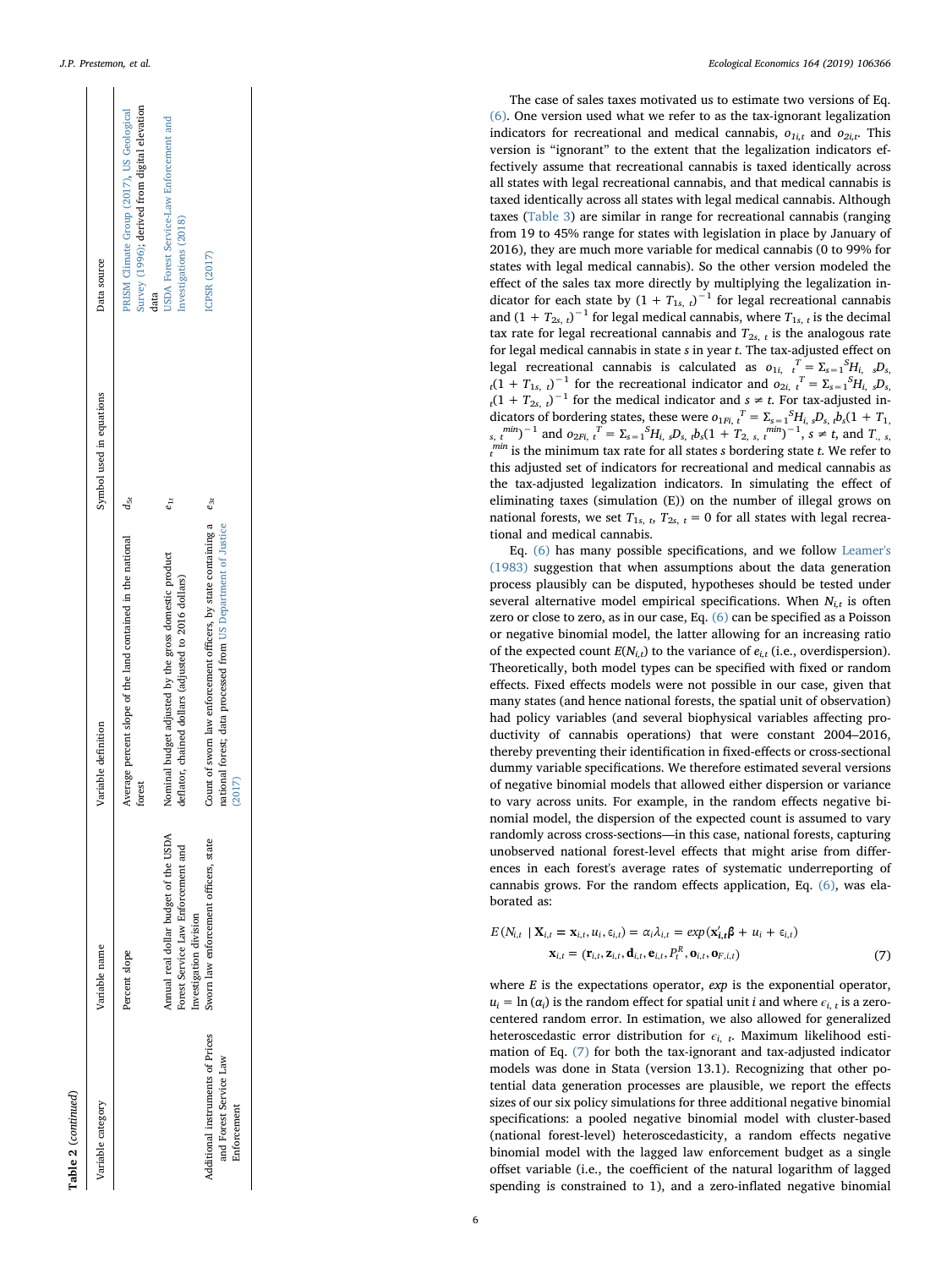<span id="page-6-0"></span>Recreational and medical cannabis tax rates assumed, by state, for states with legal recreational and/or medical cannabis.

|                      | Recreational                        | Medical                             | Recreational          | Medical                    | <b>Notes</b>                                                                                                |
|----------------------|-------------------------------------|-------------------------------------|-----------------------|----------------------------|-------------------------------------------------------------------------------------------------------------|
|                      | Ad Valorem Tax or<br>Equivalent (%) | Ad Valorem Tax or<br>Equivalent (%) | Specific Tax (\$/oz.) | Specific Tax<br>$(\$/oz.)$ |                                                                                                             |
| Alaska               | 18.65                               | 0.00                                | 50                    | $\mathbf{0}$               |                                                                                                             |
| Arizona              |                                     | 9.10                                |                       |                            |                                                                                                             |
| Arkansas             |                                     | 4.00                                |                       |                            |                                                                                                             |
| California           | 19.90                               | 0.00                                | 9.25                  |                            | State specific tax on flowers is \$9.25/oz.; leaf tax of \$2.75/<br>oz. not included in the equivalent rate |
| Colorado             | 29.80                               | 2.90                                |                       |                            |                                                                                                             |
| Connecticut          |                                     | 37.20                               |                       | 99.225                     |                                                                                                             |
| Delaware             |                                     | 0.00                                |                       |                            |                                                                                                             |
| District of Columbia | 0.00                                | 0.00                                |                       |                            |                                                                                                             |
| Hawaii               |                                     | 8.50                                |                       |                            | 4% excise tax, 4.5% tax on Oahu                                                                             |
| Illinois             |                                     | 8.00                                |                       |                            | 1% on pharmaceuticals and 7% on cultivators/dispensaries                                                    |
| Maine                | 10.00                               | 0.00                                |                       |                            | A \$1.30/pound processed cannabis tax not included                                                          |
| Massachusetts        | 20.00                               | 0.00                                |                       |                            |                                                                                                             |
| Michigan             |                                     | 3.00                                |                       |                            |                                                                                                             |
| Minnesota            |                                     | 36.50                               |                       | 99.225                     |                                                                                                             |
| Montana              |                                     | 4.00                                |                       |                            |                                                                                                             |
| Nevada               | 25.00                               | 2.00                                |                       |                            | Sum of 15% excise tax on wholesale, 10% retail                                                              |
| New Hampshire        |                                     | 0.00                                |                       |                            |                                                                                                             |
| New Jersey           |                                     | 7.00                                |                       |                            |                                                                                                             |
| New Mexico           |                                     | 0.00                                |                       |                            |                                                                                                             |
| New York             |                                     | 7.00                                |                       |                            |                                                                                                             |
| North Dakota         |                                     | 0.00                                |                       |                            |                                                                                                             |
| Ohio                 |                                     | 7.75                                |                       |                            | State and local taxes combined                                                                              |
| Oregon               | 20.00                               | 0.00                                |                       |                            | State 17% sales tax, and 3% local option                                                                    |
| Pennsylvania         |                                     | 5.00                                |                       |                            | Wholesale tax                                                                                               |
| Rhode Island         |                                     | 3.28                                |                       |                            | Medical tax specified as \$25/plant. Based on an estimate of                                                |
|                      |                                     |                                     |                       |                            | 3 oz of dried flowers per plant, this would be \$8.33/oz.                                                   |
| Vermont              | 0.00                                | 0.00                                |                       |                            |                                                                                                             |
| Washington           | 45.00                               | 37.00                               |                       |                            | Includes 8% state tax and 37% excise tax                                                                    |
| West Virginia        |                                     | 10.00                               |                       |                            | Includes a 0% medical sales tax, 10% excise tax                                                             |
|                      |                                     |                                     |                       |                            |                                                                                                             |

#### Source: [Rough \(2017\).](#page-11-43)

Note: Ad valorem-equivalent tax rates for states with specific taxes are based on statewide average prices for medium quality cannabis reported for the first half of 2015 (data by special request to [priceofweed.com,](http://priceofweed.com) August 20, 2015).

model with national forest-level heteroscedasticity with a logit link to model zeroes. Equation estimates for these additional functional forms are available in an online supplement.

## 2.2. Data and variable definitions

Variables used to estimate Eq. [\(7\)](#page-5-0) for the tax-ignorant and tax-adjusted models are shown in [Table 2.](#page-4-0) Observations were annual, 2004–2016 inclusive, based on calendar years. We included data from 111 national forests and similar land units managed by the USDA Forest Service<sup>[6](#page-6-1)</sup> in the 48 coterminous states plus Alaska. National forests of several states were combined due to their administrative consolidation: Alabama, Florida, Mississippi, North Carolina, and Texas. To enable geospatial analyses, including calculation of forest area, we developed a national forest data layer (consisting of polygon features) from three Forest Service data sets: ranger district boundaries, administrative forest boundaries, and proclaimed national forest and grassland boundaries ([USDA Forest Service, 2017\)](#page-12-20). Although the ranger district boundary data set was our primary source, we used the other two data sets to edit and relabel some features so they conformed to the national forests as defined during the timeframe of the grow site data. All dollar prices and values were adjusted from nominal to real (2016) dollar

values, with gross state products adjusted using the chained gross domestic product deflator ([US Department of Commerce, 2017\)](#page-12-9) and other prices and values with the consumer price index for all urban consumers [\(US Department of Labor, 2017\)](#page-12-11). National forest values for economic and demographic variables were area-weighted averages of reported values for the counties or states containing the national forest.

Price data were based on an unweighted national average of prices obtained from several sources, converted to 2016 dollars using the consumer price index ([US Department of Commerce, 2017](#page-12-9)), and translated into an index, with the 2004 average national price set at 100. Because the 2013 price was missing from this series, it was estimated as the average of the 2012 and 2014 prices. The variable entering our models was the change in the price index from year t-1 to t. In instrumenting this variable, we used the control function approach (e.g., [Wooldridge, 2015\)](#page-12-21). The approach entails estimating an instrumental equation including all regressors from the structural equation (random effects negative binomial model of counts of reported grows on national forests, either with the tax-ignorant or tax-adjusted legalization indicator) and additional variables that serve as instruments (shifters of the endogenous variable that are exogenous to grow establishment decisions). The residuals of this control function equation, specified as linear in parameters, are then introduced as additional regressors in the structural equation, effectively capturing the endogeneity. In addition to this instrumental equation for the change in the national cannabis price index in the current year, we estimated a second instrumental equation for Forest Service law enforcement per capita (national law enforcement officer full-time equivalents, divided by area-weighted share of the populations of the counties containing the national forest) in the current year. In both of these equations, we included shifters of cannabis demand and Forest Service law

<span id="page-6-1"></span><sup>6</sup> Including two grasslands (Dakota Prairie Grassland, Midewin National Tallgrass Prairie), one national scenic area (Columbia River Gorge), one national recreation area (Land Between the Lakes), and the Lake Tahoe Basin Management Unit. Except for Dakota Prairie, all had years with at least one grow discovered. One grow fell in Dakota Prairie, according to the provided GPS coordinates, but was labeled as occurring in the Chequamegon-Nicolet National Forest.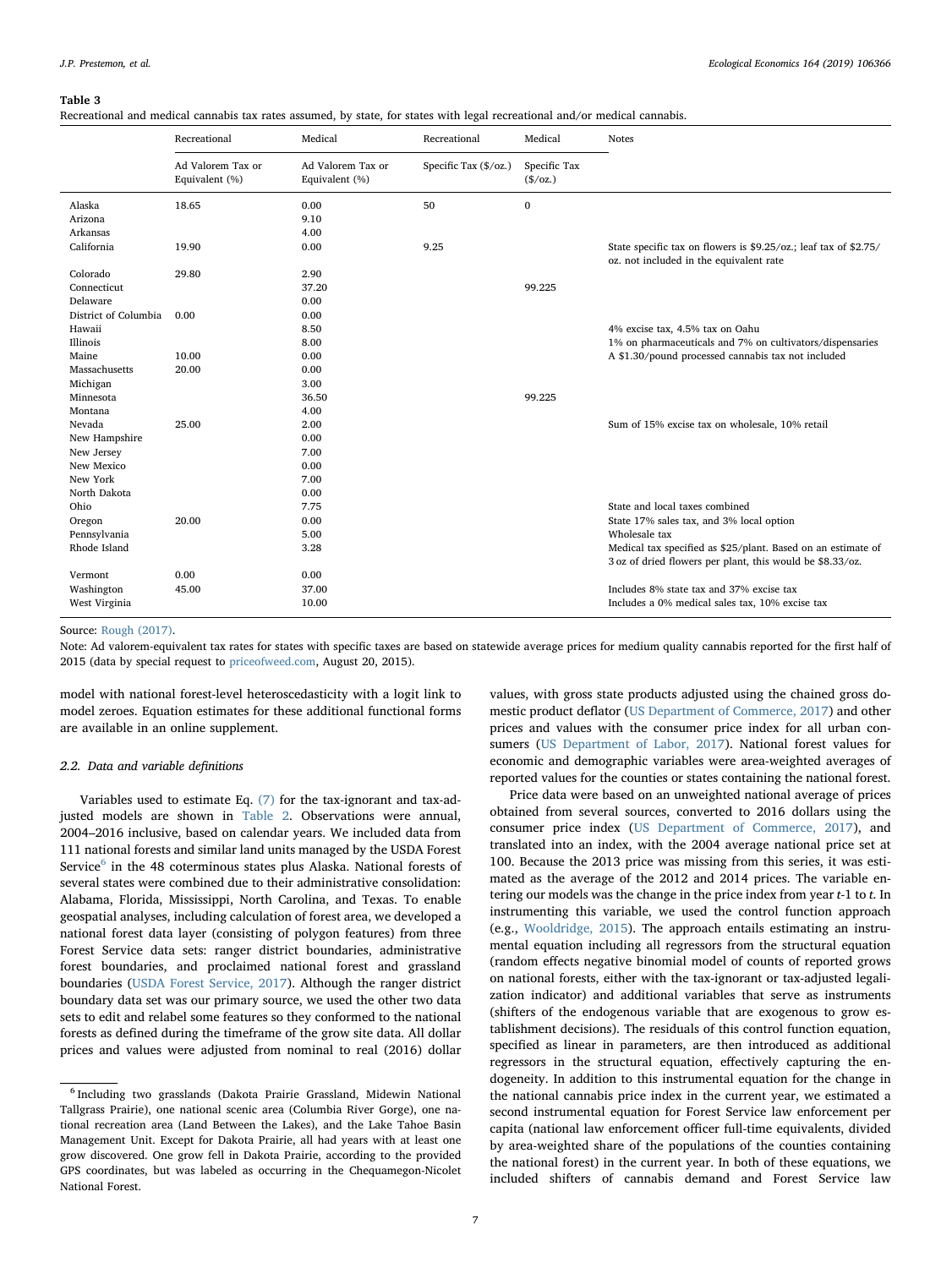<span id="page-7-0"></span>Price and law enforcement per capita control function estimates and randomeffects negative binomial model estimate of the number of reported cannabis grows on national forests of the United States, 2004–2016, with tax-adjusted legalization indicators.

|                                                    | Price change<br>equation  | LEI FTE per capita<br>equation | Count model           |
|----------------------------------------------------|---------------------------|--------------------------------|-----------------------|
| Legal Recreational $t$                             | $0.172***$                | $-6.32e-06$                    | $-0.736**$            |
| Legal Medical <sub>t</sub>                         | (0.0389)<br>0.00619       | $(6.61e-06)$<br>1.38e-06       | (0.335)<br>$-0.282*$  |
|                                                    | (0.0200)                  | $(3.40e-06)$                   | (0.161)               |
| Decriminalized $_t$                                | $-0.0554***$              | $-1.30e-06$                    | $-0.0356$             |
|                                                    | (0.0187)                  | $(3.18e-06)$                   | (0.198)               |
| Cannabidiol Law $_t$                               | $0.0663**$<br>(0.0318)    | 2.58e-06<br>$(5.40e-06)$       | $-0.546**$<br>(0.214) |
| Mandatory Sentence,                                |                           |                                | $-0.519**$            |
|                                                    |                           |                                | (0.224)               |
| Mandatory Sentence <sub>t-1</sub>                  | 0.000621                  | 1.41e-07                       |                       |
|                                                    | (0.0202)<br>$-0.00263***$ | $(3.43e-06)$<br>3.92e-07***    | $0.00811***$          |
| LEI Budget $_{t-1}$                                | (0.000350)                | $(5.95e-08)$                   | (0.00216)             |
| Gross State Product,                               | $-1.160***$               | 4.67e-05                       |                       |
|                                                    | (0.239)                   | $(4.06e-05)$                   |                       |
| Gross State Product <sub>t-1</sub>                 | $1.702***$                | $-3.91e-05$                    |                       |
| LEI FTE Per Capita $_{t-1}$                        | (0.247)<br>$-10.58$       | $(4.19e-05)$<br>$0.980***$     |                       |
|                                                    | (27.40)                   | (0.00465)                      |                       |
| State LEO Per Capita <sub>t-1</sub>                | $-32.86***$               | 0.00251                        |                       |
|                                                    | (12.11)                   | (0.00206)                      |                       |
| Legal Recreational,                                | $0.122***$                | $-8.76e-06*$                   | $-0.463***$           |
| $Neighbour_t$                                      | (0.0268)                  | $(4.56e-06)$                   | (0.147)               |
| Legal Medical,                                     | $-0.0139$                 | $-6.76e-07$                    | $0.490***$            |
| Neighbor $_{r}$                                    |                           |                                |                       |
|                                                    | (0.0182)                  | $(3.09e-06)$                   | (0.145)               |
| Decriminalized,                                    | $-0.0342**$               | $-1.80e-06$                    | 0.0314                |
| Neighbour <sub>r</sub>                             | (0.0147)                  | $(2.50e-06)$                   | (0.152)               |
| Cannabidiol Law,                                   | 0.0301                    | $-1.28e-05***$                 | 0.0344                |
| Neighbour <sub>r</sub>                             |                           |                                |                       |
|                                                    | (0.0204)                  | $(3.46e-06)$                   | (0.132)               |
| Mandatory Sentence,<br>Neighbor $_t$               | $-0.0128$                 | $-1.59e-06$                    | $-0.379$              |
|                                                    | (0.0271)                  | $(4.61e-06)$                   | (0.297)               |
| Retail Weekly Wage <sub>t</sub>                    | 2.36e-05                  | $-2.74e-08**$                  | $-0.000227$           |
|                                                    | $(7.26e-05)$              | $(1.23e-08)$                   | (0.000799)            |
| <b>Unemployment Rate</b>                           | $0.0117***$               | $-1.54e-06***$                 | $0.0547***$           |
| Percent $r$                                        | (0.00294)                 | $(5.00e-07)$                   | (0.0155)              |
| Poverty Rate Percent,                              | $-0.00655***$             | $-3.82e-07$                    | $-0.0207$             |
|                                                    | (0.00193)                 | $(3.27e-07)$                   | (0.0154)              |
| National Forest Area <sub>t</sub>                  | 0.241                     | $-1.11e-05$                    | 47.90***              |
|                                                    | (0.951)                   | (0.000161)                     | (12.45)               |
| Tree Canopy Cover<br>Percent, Average <sub>t</sub> | 0.000614                  | $-5.41e-08$                    | $0.0245***$           |
|                                                    | (0.000421)                | $(7.15e-08)$                   | (0.00553)             |
| Elevation, Average <sub>t</sub>                    | – 4.68e-06                | – 3.21e-09                     | 3.08e-05              |
|                                                    | $(2.03e-05)$              | $(3.44e-09)$                   | (0.000240)            |
| Percent Slope, Average,                            | $-0.00101$                | 3.11e-07                       | $0.0529**$            |
| Waterway Density,                                  | (0.00216)<br>$-0.00509$   | $(3.67e-07)$<br>$-3.35e-06$    | (0.0257)<br>0.563     |
| Average $t$                                        |                           |                                |                       |
|                                                    | (0.0352)                  | $(5.98e-06)$                   | (0.401)               |
| Road Density, Average,                             | $-0.00252$                | $-1.21e-06$                    | $-0.127$              |
|                                                    | (0.0150)                  | $(2.54e-06)$                   | (0.181)               |
| Precipitation, Annual<br>Average,                  | $-1.53e-05$               | $-3.46e-10$                    | $-0.000718***$        |
|                                                    | $(1.71e-05)$              | $(2.91e-09)$                   | (0.000224)            |
| Daily Minimum                                      | $-0.00668$                | $-7.21e-09$                    | 0.00141               |
| Temperature,                                       |                           |                                |                       |
| Annual Average,                                    | (0.00867)                 | $(1.47e-06)$                   | (0.0981)              |
| Daily Maximum<br>Temperature,                      | 0.0109                    | $-8.83e-09$                    | 0.0907                |
| Annual Average,                                    | (0.00708)                 | $(1.20e-06)$                   | (0.0789)              |
| Population $_{t}$                                  | $-0.0305***$              | $-6.03e-07$                    | $0.0173**$            |
|                                                    | (0.00704)                 | $(1.20e-06)$                   | (0.00810)             |
| Nighttime Lights <sub>t</sub>                      | $-0.000777$               | $-9.45e-08$                    | 0.00922               |

enforcement demand, including current-year and lagged-year gross state product, lagged-year state [\(ICPSR, 2017\)](#page-11-42) and Forest Service law enforcement [\(USDA Forest Service, 2018\)](#page-12-19) full-time equivalent officers nationwide, the lagged Forest Service law enforcement budget nationwide, and the lagged mandatory sentencing policy indicator. Notably, the price index instrumental regressions are based on the entire panel of observations, effectively allowing for the residuals from the instrumental equations to vary across national forests within each year.

We computed values for biophysical variables in a geographic information system (GIS). Road features came from 2016 TIGER/Line geospatial data ([US Census Bureau, 2016](#page-12-16)). We acquired these data at the county level and then assembled them into a single data set for the coterminous USA and another for Alaska. In TIGER/Line data, road features are labeled with one of 15 different feature class codes (e.g., primary road, secondary road, 4-wheel-drive vehicular trail). We included all of these classes in our analysis. We intersected the road data sets with the national forest data layer to calculate the total road length (in km) within each national forest, which we divided by the forest's total area  $(km<sup>2</sup>)$  to estimate road density.

River and stream features came from the high-resolution version of the National Hydrography Dataset (NHD) ([US Geological Survey,](#page-12-15) [2017\)](#page-12-15). We acquired the data by state and then assembled them into separate data sets for the coterminous USA and Alaska. We retained all perennial stream and river linear features as well as simplified, centerline representations of lakes, ponds, and reservoirs. We also included simple linear representations of any areas of complex channels (e.g., marshes). After refining the two data sets, we intersected them with the national forest data layer to calculate the total waterway length (in km) within each national forest, which we divided by the forest's total area  $(km<sup>2</sup>)$  to estimate waterway density.

To represent elevation, we used an 800-m resolution digital elevation model (DEM) for the coterminous USA [\(PRISM Climate Group,](#page-11-36) [2017;](#page-11-36) used in calculating 30-year climatological normals as described below) and a 1-km resolution DEM for Alaska [\(US Geological Survey,](#page-12-14) [1996\)](#page-12-14), which we resampled to 800-m resolution using bilinear interpolation. In addition, we calculated percent slope raster layers from each of these DEMs. From these layers, we computed the mean elevation (m) and mean percent slope of all raster cells within each national forest.

With respect to climate, we acquired raster data sets depicting 30 year annual normals (i.e., 30-year means) for precipitation as well as minimum and maximum temperature. For the coterminous USA, we used 4-km resolution data with a normal period of 1981–2010 [\(PRISM](#page-11-36) [Climate Group, 2017\)](#page-11-36), while the data for Alaska were  $\approx$  771 m resolution (resampled to 4 km) with a normal period of 1971–2000 ([Gibson, 2009a, b, c](#page-11-39)). As with elevation and percent slope, we computed mean values of these variables from the raster cells that fell within each national forest.

For each national forest, we estimated the percent of its area covered by tree canopy (i.e., by vertical projection of tree canopies). As the basis for these estimates, we used 30-m resolution raster data sets of percent tree canopy cover for the coterminous USA and southeastern Alaska [\(US Geological Survey, 2014, 2015](#page-12-13)). These data sets were developed in cooperation with the USDA Forest Service as supplementary products of the 2011 National Land Cover Database (NLCD). The percent canopy cover estimate for each national forest is the mean cover percentage computed from all raster cells falling within the forest.

Remotely sensed nighttime lights data are known to correlate with urbanization, human population distribution, and other geospatially referenced socioeconomic factors [\(Bennett and Smith, 2017\)](#page-11-44). We used multi-temporal nighttime lights data from the Defense Meteorological Satellite Program - Operation Linescan System (DMSP-OLS). The version 4 DMSP-OLS nighttime lights time series ([NOAA National](#page-11-40) [Geophysical Data Center, 2017\)](#page-11-40) includes a number of image data composites, at 2.7-km resolution, from the period 1992–2013; we chose a composite depicting average visible light levels for 2013, which had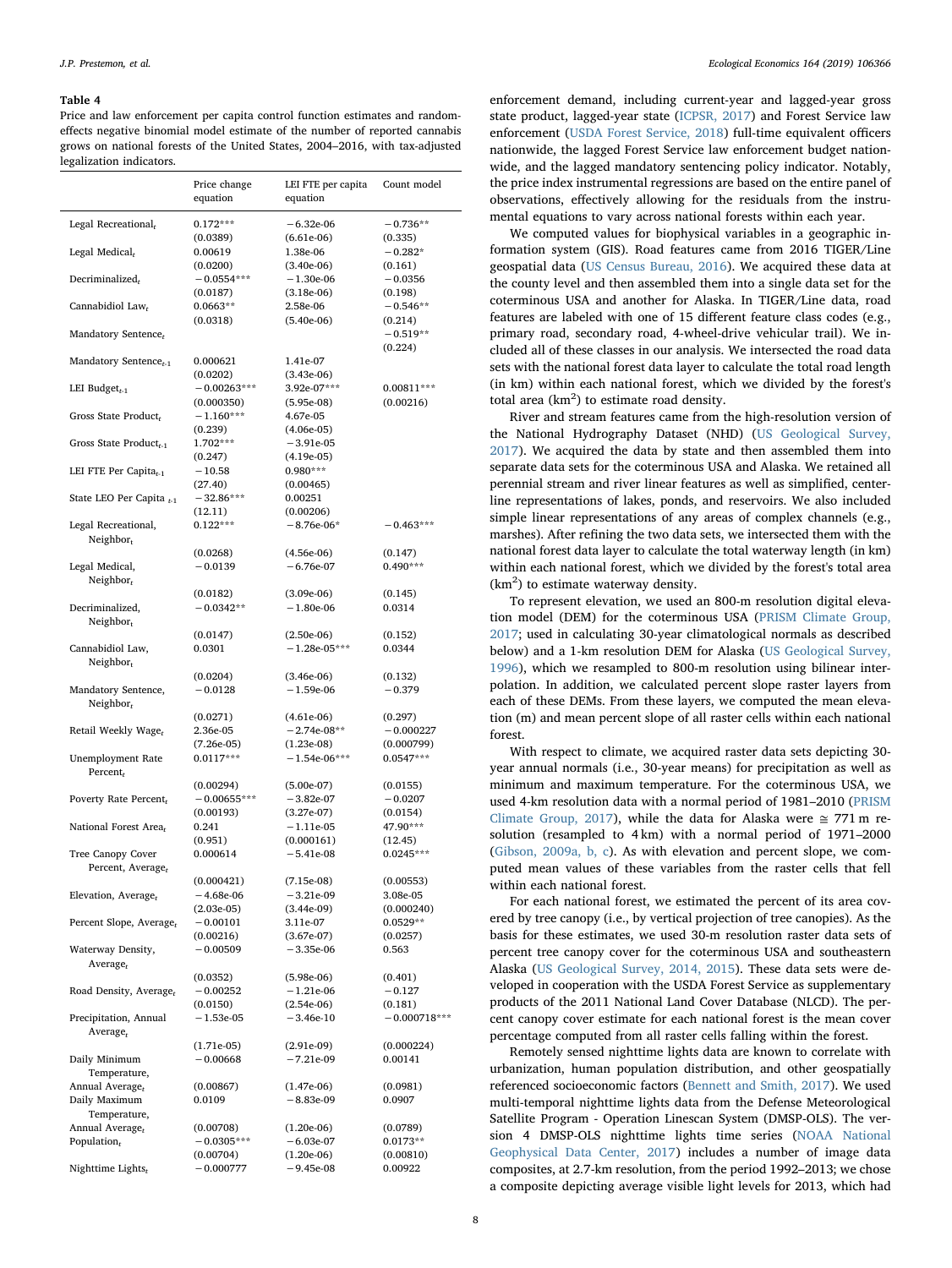## Table 4 (continued)

|                                           | Price change<br>equation | LEI FTE per capita<br>equation | Count model            |
|-------------------------------------------|--------------------------|--------------------------------|------------------------|
| Cannabis Percent Price<br>Change $_t$     | (0.00174)                | $(2.96e-07)$                   | (0.0192)<br>$1.604***$ |
|                                           |                          |                                | (0.403)                |
| Cannabis Percent Price<br>Change Equation |                          |                                | $-1.414***$            |
| Residuals,                                |                          |                                | (0.417)                |
| LEI FTE Per Capita <sub>t</sub>           |                          |                                | $-1005**$              |
|                                           |                          |                                | (405.6)                |
| LEI FTE Per Capita                        |                          |                                | 4276***                |
| Equation Residuals,                       |                          |                                |                        |
|                                           |                          |                                | (1419)                 |
| Constant                                  | $0.270**$                | $-3.83e-06$                    | $-3.439***$            |
|                                           | (0.114)                  | $(1.93e-05)$                   | (1.269)                |
| Ln(r)                                     |                          |                                | $0.515***$             |
|                                           |                          |                                | (0.154)                |
| Ln(s)                                     |                          |                                | $0.807***$             |
|                                           |                          |                                | (0.200)                |
| Observations                              | 1443                     | 1443                           | 1443                   |
| $R^2$                                     | 0.134                    | 0.988                          |                        |
| Number of National<br><b>Forests</b>      | 111                      | 111                            | 111                    |
| Final Log-likelihood                      |                          |                                | $-2817.28$             |

\*\*\* indicates significantly different from zero at  $\alpha = 0.01$ , \*\* at  $\alpha = 0.05$ , and \* at  $\alpha = 0.10$ . Ln(r) and Ln(s) refer to the estimated parameters of the Beta(r,s) distribution of the dispersion parameter. A likelihood ratio test of the random effects negative binomial model versus a pooled data negative binomial model (with constant dispersion) was rejected at <  $0.01$  ( $\chi^2(1) = 1023$ ).

been further edited to include only stable (i.e., non-ephemeral) lights from cities, towns, and other locations with persistent lighting. Values in this raster data set ranged from 0 (no data) to 63. To summarize this data set, we defined a 50 km buffer zone around each national forest. The forests themselves were not included in the buffers. As an index of nighttime lights density, we computed the mean value of all raster cells that fell within each forest's buffer zone.

## 3. Results

The negative binomial random effects estimate of Eq. [\(7\),](#page-5-0) the count of reported grows on national forests for the tax-adjusted indicator model is presented in the last column of [Table 4.](#page-7-0) (An estimate of the tax-ignorant version of the model is contained in Table S1, in an online supplement.) [Table 4](#page-7-0) also presents the estimates of the control function equations for cannabis price changes and the numbers of Forest Service law enforcement officers per capita (FS LEI Per Capita). The control function results include statistically significant coefficients on variables of interest. For example, for the price equations, lagged gross state product is significantly and positively related to price changes, consistent with demand-driven shifts in cannabis. In these same equations, state-level (non-Forest Service) law enforcement is negatively related to price changes, which is consistent with negative demand shifts.

The count model estimate shows that legalization of recreational and medical cannabis is associated with lower numbers of reported grows on national forests of the United States. Tests of the random effects negative binomial model against a comparable specification of a pooled negative binomial model with constant dispersion reject the pooled versions in favor of the random effects versions ( $\chi^2(1) = 1023$ ).

[Table 4](#page-7-0) shows that indicators of recreational cannabis legalization within a state are negatively related to reported grows ( $\alpha = 0.01$ ). Neighboring states' recreational cannabis legalization is also negatively and significantly ( $\alpha = 0.05$ ) related to reported grows. Medical cannabis has a negative but weakly significant ( $α = 0.10$ ) effect on grows. Neighboring states' medical cannabis legalization, on the other hand, is significantly ( $\alpha = 0.01$ ) and positively related to the number of reported grows, suggesting that, for the medical cannabis market, legalization that occurs in neighboring states offsets the effect of medical legalization within a state; without neighboring states' medical legalization, the effect is to drive down reported grows on national forests.

From a sanctions perspective, we find that decriminalization laws—which have often, but not always, pre-dated legalization—have no discernible independent association with the number of reported grows. Laws closely regulating CBD in medical applications are associated with fewer reported grows in a state ( $\alpha = 0.05$ ), although similar laws in neighboring states have no apparent effects. Laws mandating minimum sentences for cannabis law violations in a state are negatively associated with reported grows ( $\alpha = 0.05$ ), indicating that penalties are effective at reducing illegal growing, while similar laws in neighboring states are not significantly related to reported grows.

Of the two labor market variables in our models, the unemployment rate has a highly significant ( $\alpha = 0.01$ ) and positive effect on reported grows on national forests, consistent with an economic model of crime, while the wage rate for retail workers has no significant relationship. The only significant biophysical variable affecting grow productivity is annual precipitation (negative and significant at  $\alpha = 0.01$ ), an effect consistent with the notion that growers prefer drier climates, where water status can be managed by the grower to maximize yields and minimize fungal infections. Stream density has no added explanatory effect on the number of reported grows, nor do temperature (minimum or maximum) or elevation. Variables measuring reporting likelihood (see [Table 2](#page-4-0)), after accounting for other hypothesized driving factors, are sometimes significant. For example, average slope in the national forest is statistically significant ( $\alpha = 0.05$ ) and positive—an effect explained by both the ability to hide grows in more broken terrain and the opportunity to place grows on slopes that can modulate the amount of received sunshine. The amount of canopy provided by the forest is positively and significantly ( $\alpha = 0.01$ ) related to grow counts, an effect expected if growers are able to more easily hide their operations under such canopies. Road density, which might index the propensity to discover and report grows but also greater accessibility to the forest to establish grows, is not significant. Population has a positive effect  $(\alpha = 0.05)$  on reported grows, as expected, because larger populations generally mean more opportunities for grows to be discovered and reported. Forest area is a strongly significant ( $\alpha = 0.01$ ) and positive predictor of reported grows; larger forests have more reported grows, ceteris paribus. The lagged LEI budget, hypothesized to increase the likelihood of grow discovery and reporting, is positively related to the number of reported grows and statistically significant ( $α = 0.01$ ).<sup>[7](#page-8-0)</sup>

As expected, the change in the price of cannabis is a positive and statistically significant ( $\alpha$  = 0.01) predictor of the number of reported grows. The coefficient on the residuals of the price instrumental (control function) equation is negative and significant ( $\alpha = 0.01$ ), demonstrating that the residuals effectively capture the endogenous (demandshifting) component of cannabis price. Likewise, and also consistent with expectations, the number of Forest Service law enforcement officers per capita is negatively related to the number of grows ( $\alpha = 0.05$ ). The residuals of the law enforcement per capita instrumental equation are positively and significantly related ( $\alpha = 0.01$ ) to the number of reported grows, capturing the endogeneity of law enforcement resources and the number of reported grows.

Policy simulation results are presented in [Table 5.](#page-9-0) Results are shown for the model reported in [Table 4](#page-7-0) as well as for tax-ignorant and taxadjusted versions of model alternatives: the tax-ignorant random effects

<span id="page-8-0"></span> $<sup>7</sup>$  Parsimonious versions of the tax-ignorant and the tax-adjusted versions of</sup> the random effects negative binomial model are shown in Tables S2 and S3 in the online supplement. These versions dropped insignificant non-policy variables and produced nearly identical findings—but in some cases slightly more statistically significant—as in the full specifications of both the tax-adjusted estimate [\(Table 4](#page-7-0)) and the tax-ignorant estimate (Table S1).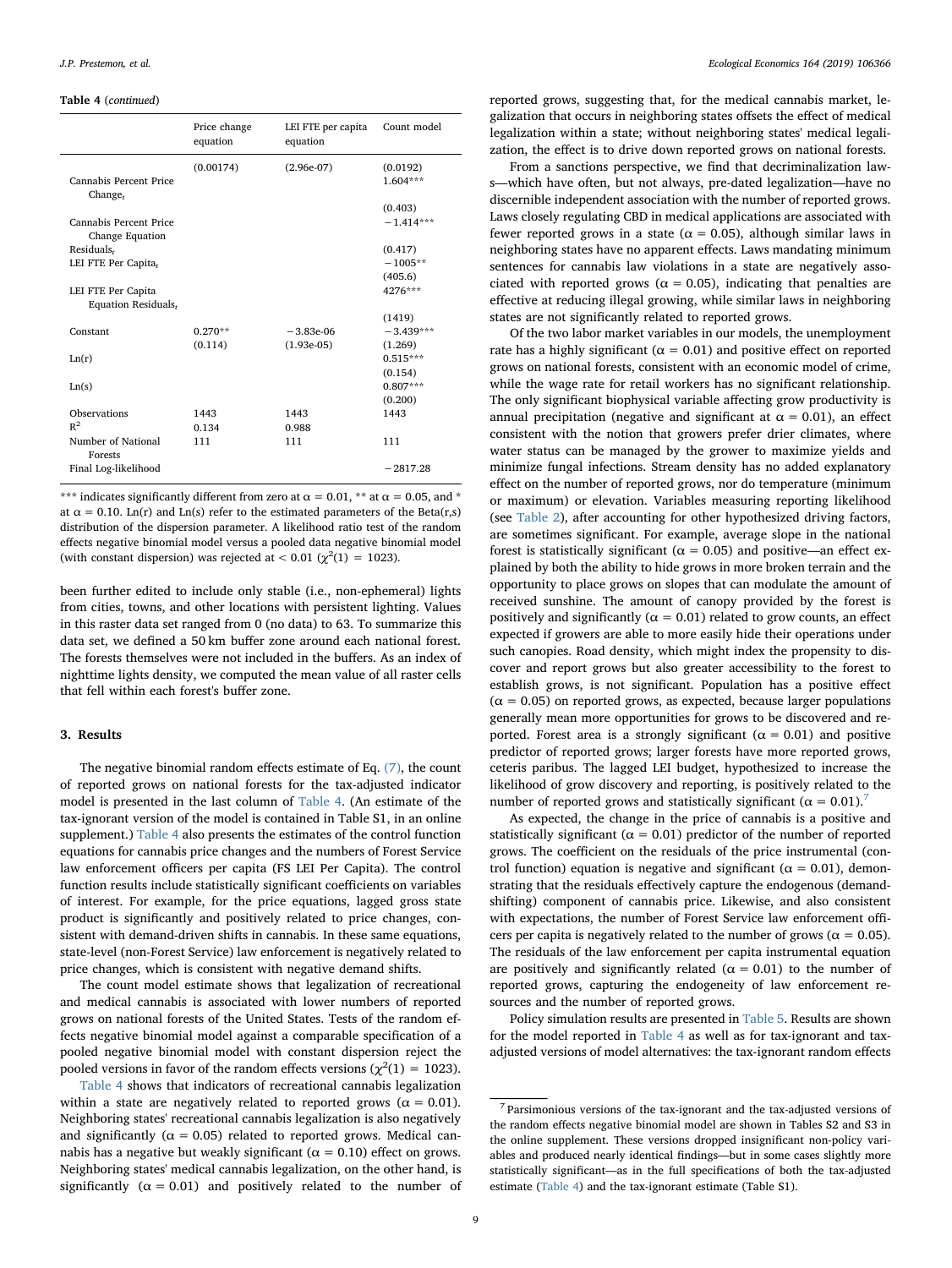<span id="page-9-0"></span>Percentage changes in total expected number of reported cannabis grows on national forests of the United States in 2016, under six simulations of alternative counterfactual policy changes.

| Simulation | Policy Change                                            | Model Specification <sup>b</sup> | Tax-Ignorant Legalization Indicators |         | Tax-Adjusted Legalization Indicators |                    |
|------------|----------------------------------------------------------|----------------------------------|--------------------------------------|---------|--------------------------------------|--------------------|
| A          | No Legal Recreational Cannabis                           | NB Random Effects                | 39.7                                 | ***     | 42.2                                 | ***                |
|            |                                                          | NB Random Effects, Parsimonious  | 48.1                                 | ***     | 51.5                                 | ***                |
|            |                                                          | NB Pooled                        | 131.6                                | ***     | 156.7                                | ***                |
|            |                                                          | NB Random Effects with Offset    | 39.7                                 | ***     | 42.4                                 | ***                |
|            |                                                          | <b>ZINB</b>                      | 136.4                                | ***     | 162.5                                | ***                |
| В          | No Legal Recreational or Medical Cannabis                | NB Random Effects                | 30.4                                 |         | 16.5                                 |                    |
|            |                                                          | NB Random Effects, Parsimonious  | 51.9                                 | $\star$ | 38.6                                 |                    |
|            |                                                          | NB Pooled                        | 110.0                                | **      | 70.6                                 | $\dot{\mathbf{x}}$ |
|            |                                                          | NB Random Effects with Offset    | 29.7                                 |         | 16.3                                 |                    |
|            |                                                          | <b>ZINB</b>                      | 82.6                                 | **      | 35.0                                 |                    |
| C          | 2016 Expansion States Legalize                           | NB Random Effects                | $-20.4$                              | $**$    | $-25.0$                              | $**$               |
|            |                                                          | NB Random Effects, Parsimonious  | $-22.8$                              | ***     | $-28.6$                              | ***                |
|            |                                                          | NB Pooled                        | $-33.4$                              | $\star$ | $-40.4$                              | $\mathcal{R}$      |
|            |                                                          | NB Random Effects with Offset    | $-20.1$                              | **      | $-24.7$                              | **                 |
|            |                                                          | <b>ZINB</b>                      | $-31.3$                              | $\star$ | $-37.5$                              | $\mathcal{R}$      |
| D          | All Medical-Legal Become Recreational-Legal              | NB Random Effects                | $-35.2$                              | ***     | $-45.8$                              | ***                |
|            |                                                          | NB Random Effects, Parsimonious  | $-38.5$                              | ***     | $-50.5$                              | ***                |
|            |                                                          | NB Pooled                        | $-42.5$                              | $**$    | $-59.1$                              | ***                |
|            |                                                          | NB Random Effects with Offset    | $-35.1$                              | ***     | $-45.8$                              | ***                |
|            |                                                          | <b>ZINB</b>                      | $-38.5$                              | $\star$ | $-55.5$                              | **                 |
| E          | Zero Taxes on Legal Recreational and Medical<br>Cannabis | NB Random Effects                | a                                    |         | $-5.7$                               | ***                |
|            |                                                          | NB Random Effects, Parsimonious  | a                                    |         | $-7.1$                               | ***                |
|            |                                                          | NB Pooled                        | a                                    |         | $-12.0$                              | ***                |
|            |                                                          | NB Random Effects with Offset    | a                                    |         | $-5.7$                               | **                 |
|            |                                                          | <b>ZINB</b>                      | a                                    |         | $-12.9$                              | ***                |
| F          | Increase LEI FTE's by 20%                                | NB Random Effects                | $-2.4$                               | ***     | $-2.3$                               | ***                |
|            |                                                          | NB Random Effects, Parsimonious  | $-2.3$                               | ***     | $-2.2$                               | ***                |
|            |                                                          | NB Pooled                        | $-1.9$                               | ***     | $-1.8$                               | ***                |
|            |                                                          | NB Random Effects with Offset    | $-2.3$                               | **      | $-2.3$                               | **                 |
|            |                                                          | <b>ZINB</b>                      | $-1.8$                               |         | $-1.7$                               |                    |
|            |                                                          |                                  |                                      |         |                                      |                    |

\*\*\* indicates significantly different from zero at  $\alpha = 0.01$ , \*\* at  $\alpha = 0.05$ , and \* at  $\alpha = 0.10$ , based on 1000-iteration bootstraps.<br><sup>a</sup> Collinearity of tax rates with the simple legalization indicator prevented dire adjusting the legalization indicator by  $(1+T)^{-1}$ , where  $T$  is the applicable decimal percent tax rate. The effects of taxes were not simulated with the tax-ignorant model.

<sup>b</sup> NB Random Effects is a negative binomial specification with random effects; NB Pooled is a pooled negative binomial specification with national forest cluster-based heteroscedasticity; NB Random Effects with Offset is a negative binomial specification with random effects and a single offset variable (natural logarithm of lagged LEI real dollar spending); and ZINB is a zero-inflated negative binomial specification with national forest cluster-based heteroscedasticity.

negative binomial model (S1), parsimonious versions of the random effects negative binomial model (dropping insignificant non-policy variables) for the tax-ignorant (S2) and tax-adjusted model (S3), a pooled negative binomial model with national forest level heteroscedasticity (S4, S5), a true exposure specification of a negative binomial random effects model (where the lagged real law enforcement budget is the single exposure element) with national forest level heteroscedasticity (S6, S7), and a zero-inflated negative binomial model with national forest level heteroscedasticity  $(S8, S9)$  $(S8, S9)$  $(S8, S9)$ .<sup>8</sup> Statistical bounds on the point-estimates of the non-marginal changes in the simulations were based on 1000 bootstrap iterations, sampling with replacement.

Under the random effects model, removing states' abilities to allow for legal production and consumption of recreational cannabis (simulation (A)) would lead to a 40% to 52% increase (depending on the random effects negative binomial model specification) in the amount of growing on national forests nationwide, in both the tax-ignorant and tax-adjusted random effects negative binomial models (and their parsimonious versions). The strong significance ( $\alpha = 0.01$ ) of these findings is a product of the importance of the in-state and out-of-state indicators of recreational legalization (see [Tables 4](#page-7-0), S1, S2, and S3). Alternative model specifications also produce strongly significant

effects estimates, ranging from a 40% increase to a 163% increase. Under simulation (B), eliminating legal production and consumption of both recreational and medical cannabis would increase growing on national forests, but significance varied and was generally weak. The weaker statistical effect is due to the non-significance or positive and statistically significant coefficient estimates for neighboring states' medical cannabis legalization status (cf. [Tables 4](#page-7-0), S1, S2, S3). The nonsignificant or significant positively signed coefficients add uncertainty to the overall size of the expected effect when combined with recreational legalization revocation.

The effect of implementing legal production and consumption of cannabis in the states which passed recreational cannabis laws in late 2016 (simulation (C)) would be to decrease such grows by 20% to 29% (depending on the random effects negative binomial model specification) in random effects negative binomial models (all significant at  $\alpha$  = 0.05 or stronger). Significance was in some instances weaker ( $\alpha$  = 0.05 and  $\alpha$  = 0.10) for the alternative specifications, with effects sizes from  $-20\%$  to  $-40\%$ . For simulation (D), implementing legal recreational cannabis in all states with legalized medical cannabis would decrease national forest grows nationwide by 35% to 51% for random effects negative binomial specifications, all significant at  $\alpha = 0.01$ . Alternative specifications also produced significant effects estimates ( $\alpha$  = 0.05 or stronger), ranging from  $-35\%$  to  $-59\%$ . Under simulation (E), reducing to zero all wholesale and retail sales taxes applied to recreational and medical cannabis in states where those products are currently legal, the models predict decreases in grows on national forests nationwide by about 5.7% under the full specification

<span id="page-9-1"></span><sup>&</sup>lt;sup>8</sup> A Wald test of the pooled zero-inflated negative binomial model with constant dispersion against a pooled Poisson model with constant dispersion rejected ( $\alpha$  = 0.01) the latter in favor of the zero-inflated negative binomial  $\chi^2(29) = 664$  and  $\chi^2(29) = 672$  for the tax-ignorant (Table S1) and the taxadjusted [\(Table 4](#page-7-0)) indicator models, respectively.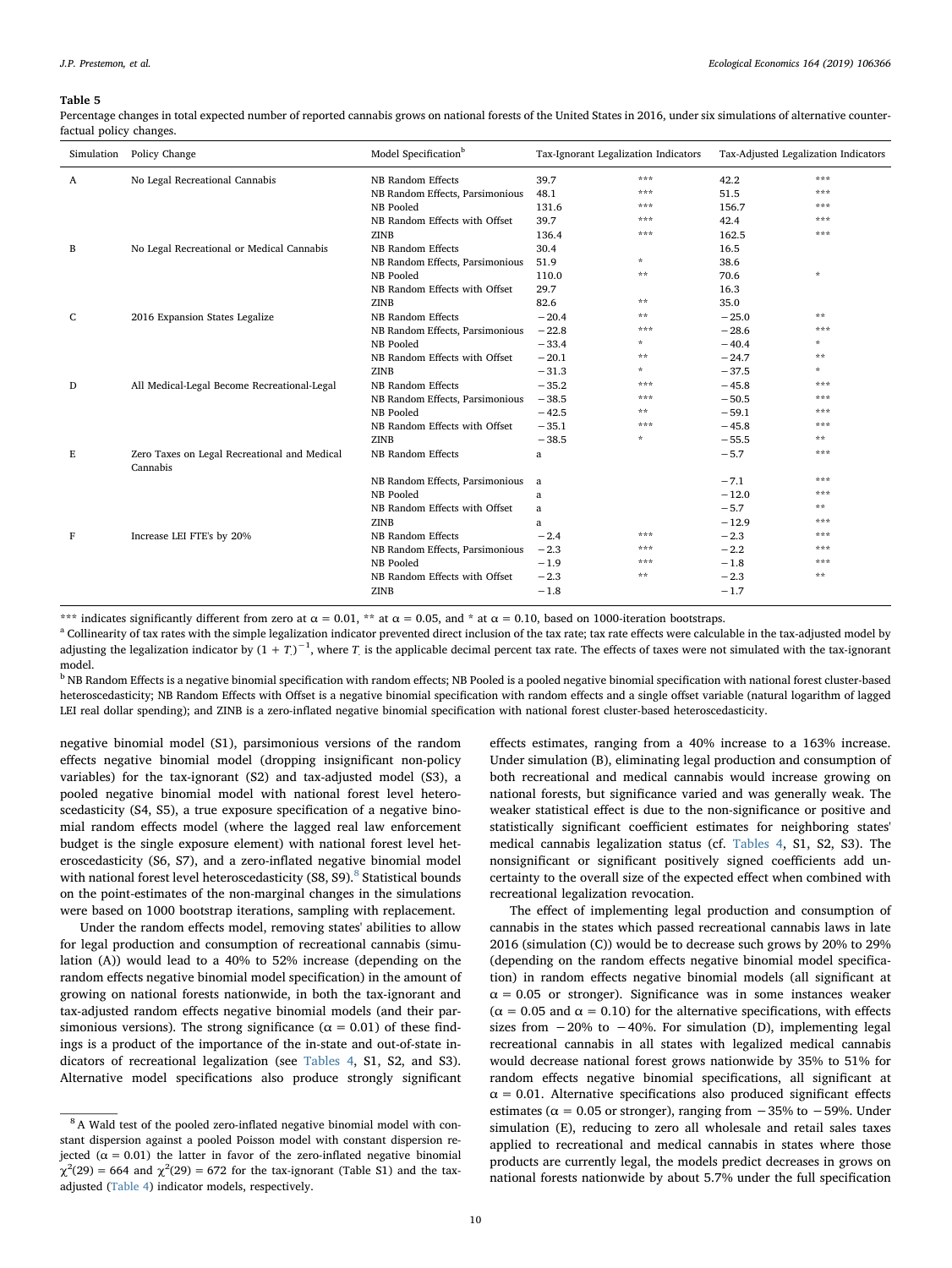of the random effects negative binomial model ( $\alpha$  = 0.05) and by 7.1% for the parsimonious version of that model, with alternative specifications producing similarly scaled effects estimates (−5.7% to −12.9%) but varying in significance from  $\alpha = 0.01$  to 0.05. Finally, increasing the number of law enforcement officers in the Forest Service by 20%, simulation (F), would decrease grows by about 2.2% to 2.4%, depending on the specification of the random effects negative binomial model, all significant at  $\alpha = 0.01$ . In other words, the elasticity of grow establishment with respect to law enforcement officer presence averaged about −0.13 for this non-marginal change. For alternative specifications, effects are similar and also significant,  $\alpha = 0.05$  or stronger, for the pooled negative binomial and the random effects with the included offset variable but not for the pooled zero-inflated negative binomial specification. We caution that this simulation considers merely augmenting the number of law enforcement officers on the ground and the overall law enforcement budget by 20%.

## 4. Discussion

We found that policies legalizing recreational cannabis production and consumption are associated with significantly lower numbers of reported illegal grows on national forests. The effects are economically and operationally meaningful; simulated elimination of existing state legalization provisions would result in double-digit percentage increases in reported grows on national forests, while further expansion of the set of states with such laws passed by statewide referenda in 2016 (but only instituting applicable laws in 2017 or later, post-dating our dataset) would be expected to reduce growing on national forests by a fifth or more. Much of this simulated reduction from legalization, it appears, would occur in California, the state with the highest number of cannabis grows on national forests. Simulated application of recreational cannabis legalization to all states where medical cannabis is currently legal would also be expected to bring down illegal cannabis production on national forests, by a third to a half. On the other hand, taxes levied on legal sales, which currently centered at a rate of about 20%, have positive impacts on the number of grows on national forests. The response to such taxes appears to be inelastic, with simulated elimination of such taxes decreasing grows by 6 to 13%. States that reduce such taxes, therefore, could expect to see fewer grows on national forests but would absorb losses in tax revenues. Legalization of medical cannabis, based on our empirical results and with [Wall et al.](#page-12-7) [\(2011\),](#page-12-7) [Cerdá et al. \(2012\),](#page-11-29) and [Schuermeyer et al. \(2014\)](#page-11-45), may have either no effect or a positive effect on illegal growing on national forests. Law enforcement officer presence was found to be negatively related to growing, though reported grow response appears to be inelastic, with a simulated 20% increase in law enforcement officers leading to a reduction in reported grows by < 2.5%.

Decriminalization appears to have no significant effect on illegal growing on national forests, in spite of the expansion in demand for illegal cannabis that such decriminalization would be expected to generate. However, model results show that higher penalties for being sentenced for illegal production and possession of cannabis and tighter regulations on the production and consumption of CBD oil and similar cannabinoid products are associated with reduced growing on national forests.

Many of the policies that we evaluated in the statistical models, and also simulated to assess their impacts, are beyond the control of the Forest Service. One policy that is under agency purview is the size of its own (Law Enforcement and Investigations) sworn law enforcement officer corps. While law enforcement resources help to find existing grows, law enforcement officers act as significant deterrents to grow establishment. According to our models, if law enforcement budgets and officer counts were to double and be applied in the same way that resources have been applied in the past, we would expect reported grows to decline by about 10%.

The negative impacts of illegal cannabis cultivation are well

documented (see citations in [Table 1\)](#page-2-0), but in dealing with the problem on national forests or other public lands, decision-makers face some difficult choices. For instance, focusing on cannabis interdiction efforts diverts law enforcement resources away from needs to address other criminal activities. Mitigating the ecological impacts of illegal growing similarly consumes often-scarce resources at the expense of other land management priorities. As a practical matter, the number of cannabis grows on national forests could be reduced in two opposite ways: (1) legalization, or (2) increased efforts to deter, incarcerate, and otherwise discourage participation in the illegal market. Redefining what is legal perhaps would yield reductions that are costless for the Forest Service, at least in the narrow sense of cannabis law enforcement demands, and would reduce the damages associated with cannabis cultivation.

Presumably, the effectiveness of legalization depends on whether legal production can increase enough to satisfy the coincident increase in legal demand, creating the market conditions in which illegal production is disincentivized. In contrast, success at ramping up legal supply—facilitated by low license fees, low taxes, and an absence of caps on the number of licenses issued to growers—can at least temporarily result in a build-up of unsold inventory if demand growth is less than anticipated, as documented in the case of Oregon ([Oregon](#page-11-46) [Liquor Control Commission, 2019\)](#page-11-46). Separate from issues of supply and demand, the imposition of taxes on legal cannabis sales, which is a common aspect of most of the recent legalization legislation, appears to make illegal cannabis growing somewhat more frequent on national forests. Thus, even though legalization of recreational cannabis markets tends to reduce illegal national forest growing, taxes appear to dampen some of that effect. This dampening may be related to the effect of taxes on the price of legal cannabis. [Amlung et al. \(2018\)](#page-11-18) asserted that the availability of legal cannabis does not encourage illegal cultivation unless the after-tax price for legal cannabis is substantially elevated relative to the illegal product.

Our results also show that neighboring states' policies play a role in cannabis establishment on national forests, highlighting the part that the cannabis market plays in transmitting policy shocks across space: neighboring states' recreational legalization policies apparently provide space for enough legal production to substitute for illegally grown products. A natural extension of our policy simulations, motivated by our findings on the effects of state-level legalization, would be to evaluate outright (i.e., both medical and recreational) cannabis legalization nationwide. Arguably, our models hint that outright, national recreational cannabis legalization would be one means by which illegal growing on national forests could be made to disappear. However, such a large simulated departure from the recent historical experiences that are embedded in our data and models would stretch their capabilities.

#### 5. Conclusions

With information on illegal cannabis growing on national forests nationwide, 2004–2016, we estimated negative binomial random effects models of the number of reported grows. These models demonstrated statistically significant and positive price responsiveness of grows as well as statistically significant and large effects of policy variables. Most notably, our models suggest a linkage between statelevel legalization of recreational and medical cannabis and a reduction in illegal growing on national forests.

Future research could use information contained in our data and additional, finer-scale information on grow occurrences nationwide to evaluate the finer-scale implications of policies on particular landscapes. Because our data on reported grows are only from national forests, we cannot make valid statements about the effects of state legalization and decriminalization policies on illegal cannabis growing on other kinds of public land or private lands. A more complete picture of illegal growing in the United States could emerge if analysts gathered reported grow data from each category of land ownership and estimated similar models to what we and others have described.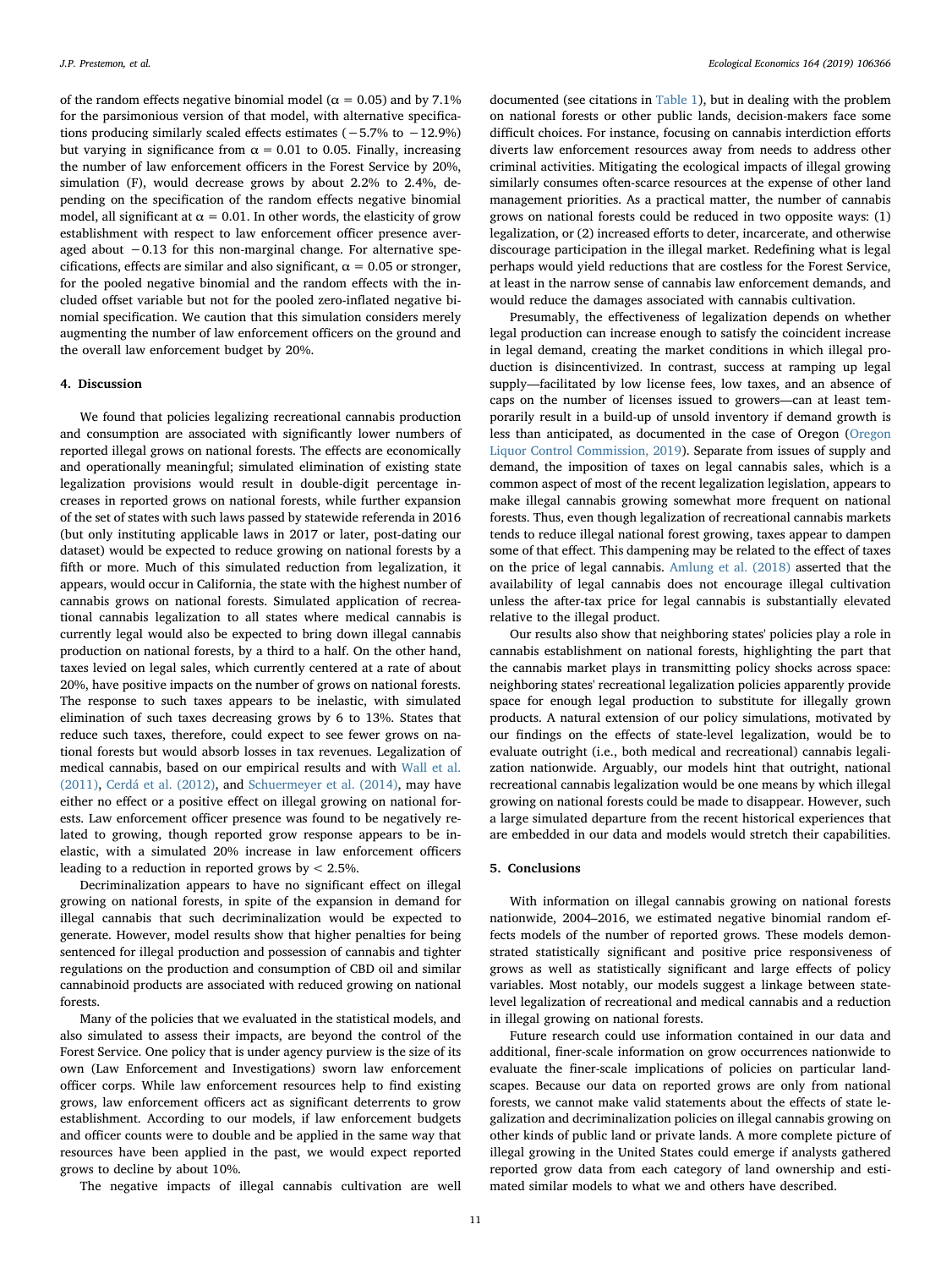Finally, we reiterate that legalization policies carry with them potential downsides, both inside and outside the boundaries of national forests. One concern could be the effects of cannabis legalization on other forms of crime (e.g., [Chu and Townsend, 2019](#page-11-47)), including crime occurring on national forests. And although cannabis production could shift away from national forests and toward private producers, such production can have significant environmental downsides (e.g., [Carah](#page-11-9) [et al., 2015](#page-11-9)). Gaining a comprehensive assessment of the overall effects of legalization therefore merits additional scrutiny.

## Acknowledgements

The authors thank Drs. Barry K. Goodwin, Patricia A. Champ, David T. Butry, José J. Sánchez, James M. Vose, and James M. Guldin for helpful comments in an earlier draft of this article.

## Appendix A. Supplementary data

Supplementary data to this article can be found online at [https://](https://doi.org/10.1016/j.ecolecon.2019.106366) [doi.org/10.1016/j.ecolecon.2019.106366](https://doi.org/10.1016/j.ecolecon.2019.106366).

#### References

- <span id="page-11-27"></span>Abraham, K., 2014. Huge pot-growing operations are trashing Los Padres National Forest, and no one''s cleaning them up. Monterey County Weekly, May 17. [http://m.](http://m.montereycountyweekly.com/news/cover/huge-pot-growing-operations-are-trashing-los-padres-national-forest/article_9c9802fc-fa05-5ee1-b4af-0306ef28c1f5.html?mode=jqm) [montereycountyweekly.com/news/cover/huge-pot-growing-operations-are-trashing](http://m.montereycountyweekly.com/news/cover/huge-pot-growing-operations-are-trashing-los-padres-national-forest/article_9c9802fc-fa05-5ee1-b4af-0306ef28c1f5.html?mode=jqm)[los-padres-national-forest/article\\_9c9802fc-fa05-5ee1-b4af-0306ef28c1f5.html?](http://m.montereycountyweekly.com/news/cover/huge-pot-growing-operations-are-trashing-los-padres-national-forest/article_9c9802fc-fa05-5ee1-b4af-0306ef28c1f5.html?mode=jqm) [mode=jqm](http://m.montereycountyweekly.com/news/cover/huge-pot-growing-operations-are-trashing-los-padres-national-forest/article_9c9802fc-fa05-5ee1-b4af-0306ef28c1f5.html?mode=jqm), Accessed date: 27 August 2014.
- <span id="page-11-21"></span>[Akers, R.L., 1990. Rational choice, deterrence, and social learning theory in criminology:](http://refhub.elsevier.com/S0921-8009(18)31846-9/rf0010) [the path not taken. J. Crim. Law Criminol. 81, 653](http://refhub.elsevier.com/S0921-8009(18)31846-9/rf0010)–676.
- <span id="page-11-18"></span>[Amlung, M., Reed, D.R., Morris, V., Aston, E.R., Metrik, J., MacKillop, J., 2018. Price](http://refhub.elsevier.com/S0921-8009(18)31846-9/rf0015) [elasticity of illegal versus legal cannabis: a behavioral economic substitutability](http://refhub.elsevier.com/S0921-8009(18)31846-9/rf0015) [analysis. Addiction 114, 112](http://refhub.elsevier.com/S0921-8009(18)31846-9/rf0015)–118.
- <span id="page-11-6"></span>Azofeifa, A., Mattson, M.E., Schauer, G., McAfee, T., Grant, A., Lyerla, R., 2016. National estimates of marijuana use and related indicators — national survey on drug use and health, United States, 2002–2014. Morbidity and Mortality Weekly Report, Surveillance Summaries 65(11). In: National Centers for Disease Control and Prevention, . [https://www.cdc.gov/mmwr/volumes/65/ss/pdfs/ss6511.pdf.](https://www.cdc.gov/mmwr/volumes/65/ss/pdfs/ss6511.pdf)
- <span id="page-11-19"></span>[Becker, G.S., 1968. Crime and punishment: an economic approach. J. Polit. Econ. 76,](http://refhub.elsevier.com/S0921-8009(18)31846-9/rf0025) 169–[217](http://refhub.elsevier.com/S0921-8009(18)31846-9/rf0025).
- <span id="page-11-44"></span>[Bennett, M.M., Smith, L.C., 2017. Advances in using multitemporal night-time lights sa](http://refhub.elsevier.com/S0921-8009(18)31846-9/rf0030)[tellite imagery to detect, estimate, and monitor socioeconomic dynamics. Rem. Sens.](http://refhub.elsevier.com/S0921-8009(18)31846-9/rf0030) [Environ. 192, 176](http://refhub.elsevier.com/S0921-8009(18)31846-9/rf0030)–197.
- <span id="page-11-16"></span>Bouchard, M., 2007. A capture–recapture model to estimate the size of criminal populations and the risks of detection in a marijuana cultivation industry. J. Quant. Criminol. 23, 221–241. <https://doi.org/10.1007/s10940-007-9027-1>.
- <span id="page-11-17"></span>Bouchard, M., Beauregard, E., Kalacska, M., 2013. Journey to grow: linking process to outcome in target site selection for cannabis cultivation. J. Res. Crime Delinq. 50 (1), 33–52. <https://doi.org/10.1177/0022427811418001>.
- <span id="page-11-1"></span>[Bryant, A.R., 2017. Taxing marijuana: earmarking tax revenue from legalized marijuana.](http://refhub.elsevier.com/S0921-8009(18)31846-9/rf0045) [Georgia State Law Review 33 \(3\), 659](http://refhub.elsevier.com/S0921-8009(18)31846-9/rf0045)–694.
- <span id="page-11-9"></span>Carah, J.K., Howard, J.K., Thompson, S.E., Short Gianotti, A.G., Bauer, S.D., Carlson, S.M., Dralle, D.N., Gabriel, M.W., Hulette, L.L., Johnson, B.J., Knight, C.A., Kupferberg, S.J., Martin, S.L., Naylor, R.L., Power, M.E., 2015. High time for conservation: adding the environment to the debate on marijuana liberalization. Bioscience 65 (8), 822–829. [http://doi:10.1093/biosci/biv083](https://doi.org/10.1093/biosci/biv083).
- <span id="page-11-29"></span>Cerdá, M., Wall, M., Keyes, K.M., Galea, S., Hasin, D., 2012. Medical marijuana laws in 50 states: investigating the relationship between state legalization of medical marijuana and marijuana use, abuse and dependence. Drug Alc. Depend. 120 (1–3), 22–27. <https://doi.org/10.1016/j.drugalcdep.2011.06.011>.
- <span id="page-11-30"></span>Chu, Y.-W.L., 2015. Do medical marijuana laws increase hard-drug use? J. Law Econ. 58 (2), 481–517. [https://doi.org/10.1086/684043.](https://doi.org/10.1086/684043)
- <span id="page-11-47"></span>Chu, Y.-W.L., Townsend, W., 2019. Joint culpability: the effects of medical marijuana laws on crime. J. Econ. Behav. Org. 159, 502–525. [https://doi.org/10.1016/j.jebo.](https://doi.org/10.1016/j.jebo.2018.07.003) [2018.07.003](https://doi.org/10.1016/j.jebo.2018.07.003).
- <span id="page-11-2"></span>Colorado Department of Revenue, 2018. . Marijuana tax data. [http://www.colorado.gov/](http://www.colorado.gov/pacific/revenue/colorado-marijuana-tax-data) pacifi[c/revenue/colorado-marijuana-tax-data](http://www.colorado.gov/pacific/revenue/colorado-marijuana-tax-data), Accessed date: 29 May 2018.
- <span id="page-11-7"></span>Corbett, E., 2018. The legal marijuana market is catching up to beer and wine. Fortune. 22 August 2018. [http://fortune.com/2018/08/22/legal-marijuana-market-size/,](http://fortune.com/2018/08/22/legal-marijuana-market-size/) Accessed date: 5 July 2019.
- <span id="page-11-20"></span>[Cornish, D.B., Clarke, R.V., 1986. The Reasoning Criminal: Rational Choice Perspectives](http://refhub.elsevier.com/S0921-8009(18)31846-9/rf0080) on Off[ending. Springer-Verlag, New York](http://refhub.elsevier.com/S0921-8009(18)31846-9/rf0080).
- Cornish, D.B., Clarke, R.V., 1987. Understanding crime displacement: an application of rational choice theory. Criminology 25, 901–916. [https://doi.org/10.1111/j.1745-](https://doi.org/10.1111/j.1745-9125.1987.tb00826.x) [9125.1987.tb00826.x.](https://doi.org/10.1111/j.1745-9125.1987.tb00826.x)
- <span id="page-11-26"></span>Post, Denver, 2014. Feds try to fix damage from elaborate pot farm. [http://www.](http://www.denverpost.com/marijuana/ci_26016153/blm-removes-700-lbs-garbage-from-nevada-pot) [denverpost.com/marijuana/ci\\_26016153/blm-removes-700-lbs-garbage-from](http://www.denverpost.com/marijuana/ci_26016153/blm-removes-700-lbs-garbage-from-nevada-pot)[nevada-pot](http://www.denverpost.com/marijuana/ci_26016153/blm-removes-700-lbs-garbage-from-nevada-pot), Accessed date: 24 August 2017.
- <span id="page-11-14"></span>[Eth, W., 2008. Up in smoke: Wholesale marijuana cultivation within the national parks](http://refhub.elsevier.com/S0921-8009(18)31846-9/rf0100)

[and forests, and the accompanying extensive environmental damage. In: Penn State](http://refhub.elsevier.com/S0921-8009(18)31846-9/rf0100) [Environmental Law Review, pp. 451 \(34 p\)](http://refhub.elsevier.com/S0921-8009(18)31846-9/rf0100).

- <span id="page-11-24"></span>Fajnzylber, P., Lederman, D., Loayza, N., 2002. Inequality and violent crime. J. Law Econ. 45, 1–40. [https://doi.org/10.1086/338347.](https://doi.org/10.1086/338347)
- <span id="page-11-10"></span>Fuller, T., 2019a. 'Getting worse, not better': illegal pot market booming in California despite legalization. New York Times, 27 April 2019. [https://www.nytimes.com/](https://www.nytimes.com/2019/04/27/us/marijuana-california-legalization.html) [2019/04/27/us/marijuana-california-legalization.html](https://www.nytimes.com/2019/04/27/us/marijuana-california-legalization.html), Accessed date: 5 July 2019.
- <span id="page-11-11"></span>Fuller, T., 2019b. Now for the hard part: getting Californians to buy legal weed. New York Times, 2 January 2019. [https://www.nytimes.com/2019/01/02/us/buying-legal](https://www.nytimes.com/2019/01/02/us/buying-legal-weed-in-california.html)[weed-in-california.html,](https://www.nytimes.com/2019/01/02/us/buying-legal-weed-in-california.html) Accessed date: 5 July 2019.
- <span id="page-11-39"></span>Gibson, W., 2009a. Mean maximum temperature for Alaska 1971-2000. National Park Service, Alaska Regional Office GIS Team. [http://irma.nps.gov/DataStore/](http://irma.nps.gov/DataStore/Reference/Profile/2170512) [Reference/Pro](http://irma.nps.gov/DataStore/Reference/Profile/2170512)file/2170512, Accessed date: 14 November 2017.
- <span id="page-11-38"></span>Gibson, W., 2009b. Mean minimum temperature for Alaska 1971-2000. National Park Service, Alaska Regional Office GIS Team. [http://irma.nps.gov/DataStore/](http://irma.nps.gov/DataStore/Reference/Profile/2170519) [Reference/Pro](http://irma.nps.gov/DataStore/Reference/Profile/2170519)file/2170519, Accessed date: 14 November 2017.
- <span id="page-11-37"></span>Gibson, W., 2009c. Mean precipitation for Alaska 1971-2000. National Park Service, Alaska Regional Office GIS Team. [http://irma.nps.gov/DataStore/Reference/Pro](http://irma.nps.gov/DataStore/Reference/Profile/2170508)file/ [2170508,](http://irma.nps.gov/DataStore/Reference/Profile/2170508) Accessed date: 14 November 2017.
- <span id="page-11-25"></span>Goodwin, B.K., Piggott, N.E., 2009. Spatiotemporal modeling of Asian citrus canker risks: implications for insurance and indemnification fund models. Am. J. Agr. Econ. 91 (4), 1038–1055. <https://doi.org/10.1111/j.1467-8276.2009.01321.x>.
- <span id="page-11-34"></span>Times, High, 2018. (Various online issues in the Business section). [http://hightimes.com/](http://hightimes.com/business/much-cannabis-cost/) [business/much-cannabis-cost/,](http://hightimes.com/business/much-cannabis-cost/) Accessed date: 31 May 2018.
- <span id="page-11-22"></span>[Hirschi, T., 1986. On the compatibility of rational choice and social control theories of](http://refhub.elsevier.com/S0921-8009(18)31846-9/rf0145) [crime. In: Cornish, D.B., Clarke, R.V. \(Eds.\), The Reasoning Criminal: Rational Choice](http://refhub.elsevier.com/S0921-8009(18)31846-9/rf0145) Perspectives on Off[ending. Springer-Verlag, New York, pp. 105](http://refhub.elsevier.com/S0921-8009(18)31846-9/rf0145)–118.
- <span id="page-11-31"></span>Hoffman, M., ., 2018. The price of weed: across America, over time. [http://hipho](http://hiphoff.com/price-of-weed/)ff.com/ [price-of-weed/](http://hiphoff.com/price-of-weed/), Accessed date: 6 April 2018.
- <span id="page-11-28"></span>Houston, W., 2014. Warranted search uncovers large marijuana grow operation, environmental damage. Times-Standard online. [http://www.times-standard.com/](http://www.times-standard.com/localnews/ci_26042616/warranted-search-uncovers-large-marijuana-grow-operation-environmental?source=jBarTicker) [localnews/ci\\_26042616/warranted-search-uncovers-large-marijuana-grow](http://www.times-standard.com/localnews/ci_26042616/warranted-search-uncovers-large-marijuana-grow-operation-environmental?source=jBarTicker)[operation-environmental?source=jBarTicker,](http://www.times-standard.com/localnews/ci_26042616/warranted-search-uncovers-large-marijuana-grow-operation-environmental?source=jBarTicker) Accessed date: 24 August 2017.
- <span id="page-11-42"></span>ICPSR, 2017. Uniform Crime Reporting program data: police employee (LEOKA) data (2003-2015, Stata datasets). [http://www.icpsr.umich.edu,](http://www.icpsr.umich.edu) Accessed date: 12 January 2017.
- <span id="page-11-35"></span>[Kilmer, B., Sohler Everingham, S.S.S., Caulkins, J.P., Midgette, G., Liccardo Pacula, R.,](http://refhub.elsevier.com/S0921-8009(18)31846-9/rf0165) [Reuter, P.H., Burns, R.M., Han, B., Lundberg, R., 2014. What America's Users Spend](http://refhub.elsevier.com/S0921-8009(18)31846-9/rf0165) on Illegal Drugs, 2000–[2010. RAND Corporation](http://refhub.elsevier.com/S0921-8009(18)31846-9/rf0165).
- <span id="page-11-13"></span>Koch, F.H., Prestemon, J.P., Donovan, G.H., Hinkley, E.A., Chase, J.M., 2016. Predicting cannabis cultivation on national forests using a rational choice framework. Ecol. Econ. 129, 161–171. <https://doi.org/10.1016/j.ecolecon.2016.06.013>.

<span id="page-11-41"></span>[Leamer, E.E., 1983. Let's take the con out of econometrics. Am. Econ. Rev. 73 \(1\), 31](http://refhub.elsevier.com/S0921-8009(18)31846-9/rf0175)–43.

- <span id="page-11-4"></span>Legal Information Institute, 2018. 26 US Code § 280E-Expenditures in connection with the illegal sale of drugs. <http://www.law.cornell.edu/uscode/text/26/280E>, Accessed date: 29 May 2018.
- <span id="page-11-32"></span>Loughead, K., Scarboro, M., 2017. How high are marijuana taxes in your state? [http://](http://taxfoundation.org/marijuana-taxes-state/) [taxfoundation.org/marijuana-taxes-state/,](http://taxfoundation.org/marijuana-taxes-state/) Accessed date: 31 May 2018.
- <span id="page-11-23"></span>MacDonald, Z., 2001. Revisiting the dark figure: a microeconometric analysis of the under-reporting of property crime and its implications. Brit. J. Criminol. 41 (1), 127–149. [https://doi.org/10.1093/bjc/41.1.127.](https://doi.org/10.1093/bjc/41.1.127)
- <span id="page-11-5"></span>[Merline, A.C., O'Malley, P.M., Schulenberg, J.E., Bachman, J.G., Johnston, L.D., 2004.](http://refhub.elsevier.com/S0921-8009(18)31846-9/rf0195) [Substance use among adults 35 years of age: prevalence, adulthood predictors, and](http://refhub.elsevier.com/S0921-8009(18)31846-9/rf0195) [impact of adolescent substance use. Am. J. Pub. Health. 94 \(1\), 96](http://refhub.elsevier.com/S0921-8009(18)31846-9/rf0195)–102.
- <span id="page-11-40"></span>NOAA National Geophysical Data Center, 2017. Version 4 DMSP-OLS nighttime lights time series. [http://ngdc.noaa.gov/eog/dmsp/downloadV4composites.html#](http://ngdc.noaa.gov/eog/dmsp/downloadV4composites.html#AVSLCFC) [AVSLCFC](http://ngdc.noaa.gov/eog/dmsp/downloadV4composites.html#AVSLCFC), Accessed date: 15 November 2017.
- <span id="page-11-15"></span>Office of National Drug Control Policy, 2014. Marijuana on public and tribal lands. [http://www.whitehouse.gov/ondcp/marijuana-on-public-lands,](http://www.whitehouse.gov/ondcp/marijuana-on-public-lands) Accessed date: 27 August 2014.
- <span id="page-11-3"></span>Oregon Department of Revenue, 2018. Statistics from Oregon marijuana tax returns: Calendar Year 2016. Report No. 150-610-406 (Rev. 4-18). [http://www.oregon.gov/](http://www.oregon.gov/DOR/programs/gov-research/Documents/marijuana-tax-report_2016.pdf) [DOR/programs/gov-research/Documents/marijuana-tax-report\\_2016.pdf](http://www.oregon.gov/DOR/programs/gov-research/Documents/marijuana-tax-report_2016.pdf), Accessed date: 29 May 2018.
- <span id="page-11-46"></span>Oregon Liquor Control Commission, 2019. 2019 recreational marijuana supply and demand legislative report. [https://www.oregon.gov/olcc/marijuana/Documents/](https://www.oregon.gov/olcc/marijuana/Documents/Bulletins/2019%20Supply%20and%20Demand%20Legislative%20Report%20FINAL%20for%20Publication) [Bulletins/2019%20Supply%20and%20Demand%20Legislative%20Report%20FINAL](https://www.oregon.gov/olcc/marijuana/Documents/Bulletins/2019%20Supply%20and%20Demand%20Legislative%20Report%20FINAL%20for%20Publication) [%20for%20Publication,](https://www.oregon.gov/olcc/marijuana/Documents/Bulletins/2019%20Supply%20and%20Demand%20Legislative%20Report%20FINAL%20for%20Publication) Accessed date: 5 July 2019.
- <span id="page-11-33"></span>[Price of Weed, 2015. Data by special request to priceofweed.com. , Accessed date: 20](http://refhub.elsevier.com/S0921-8009(18)31846-9/rf4000) [August 2015.](http://refhub.elsevier.com/S0921-8009(18)31846-9/rf4000)
- <span id="page-11-36"></span>Climate Group, P.R.I.S.M., 2017. 30-year normals. [http://prism.oregonstate.edu/](http://prism.oregonstate.edu/normals/) [normals/](http://prism.oregonstate.edu/normals/), Accessed date: 14 November 2017.
- <span id="page-11-8"></span>Reisinger, D., 2018. The legal marijuana industry is soaring – and 2019 could be its best year yet. Fortune, 27 December 2018. [http://fortune.com/2018/12/27/legal](http://fortune.com/2018/12/27/legal-marijuana-industry-sales/)[marijuana-industry-sales/](http://fortune.com/2018/12/27/legal-marijuana-industry-sales/), Accessed date: 5 July 2019.
- <span id="page-11-43"></span>Rough, L., 2017. Cannabis tax rates: a state-by-state guide. www.leafl[y.com/news/](http://www.leafly.com/news/industry/marijuana-tax-rates-by-state) [industry/marijuana-tax-rates-by-state](http://www.leafly.com/news/industry/marijuana-tax-rates-by-state), Accessed date: 5 August 2018.
- <span id="page-11-0"></span>Sacco, L.N., Finklea, K., 2013. State marijuana legalization initiatives: implications for federal law enforcement. Congressional Research Service report R43164. 22 pages. <http://fas.org/sgp/crs/misc/R43164.pdf>, Accessed date: 26 August 2014.
- <span id="page-11-45"></span>Schuermeyer, J., Salomonsen-Sautel, S., Price, R.K., Balan, S., Thurstone, C., Min, S.-J., Sakai, J.T., 2014. Temporal trends in marijuana attitudes, availability and use in Colorado compared to non-medical marijuana states: 2003–11. Drug Alc. Depend. 140, 145–155. <https://doi.org/10.1016/j.drugalcdep.2014.04.016>.
- <span id="page-11-12"></span>Abuse, Substance, Health Services Administration, Mental, 2018. Key substance use and mental health indicators in the United States: Results from the 2017 National Survey